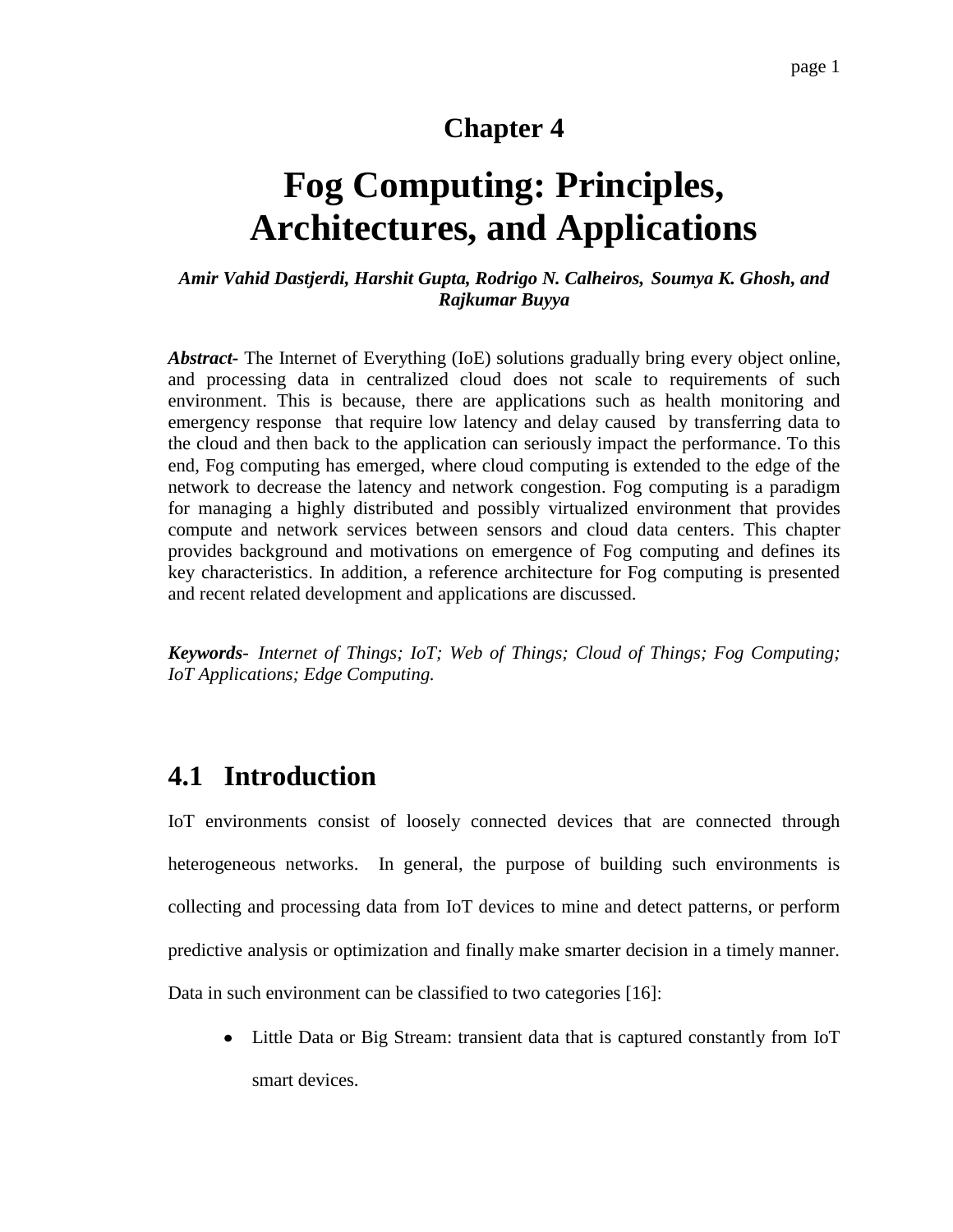Big data: persistent data and knowledge stored and archived in centralized cloud storage.

IoT environments including smart cities and infrastructures need both Big Stream and Data for effective real-time analytics and decision making. This can enable real time cities [\[17\]](#page-25-1) that are capable of real-time analysis of city infrastructure and life and provides new approaches for governance. At the moment, data is collected and aggregated from IoT networks that consist of smart devices and is sent uplink to cloud servers where it is stored and processed. Cloud computing offers a solution at the infrastructure level that supports Big Data Processing. It enables highly scalable computing platforms that can be configured on demand to meet constant changes of applications requirements in a pay-per-use mode, reducing the investment necessary to build the desired analytics application. As mentioned above, this perfectly matches requirement of Big Data processing when data is stored in centralized cloud storage. In such case, processing of large magnitude of data volume is enabled by on-demand scalability of Clouds. However, when data sources are distributed across multiple locations and low latency is indispensable, in-cloud data processing fails to meet the requirements.

### **4.2 Motivation Scenario**

A recent analysis [\[18\]](#page-25-2) of Endomondo application, a popular sport activity tracking application has revealed number of remarkable observations. The study shows that a single workout generates 170 GPS tuples, and the total number of GPS tuples can reach 6.3 million in a month time. With 30 million users (as shown in Figure 4.1), the study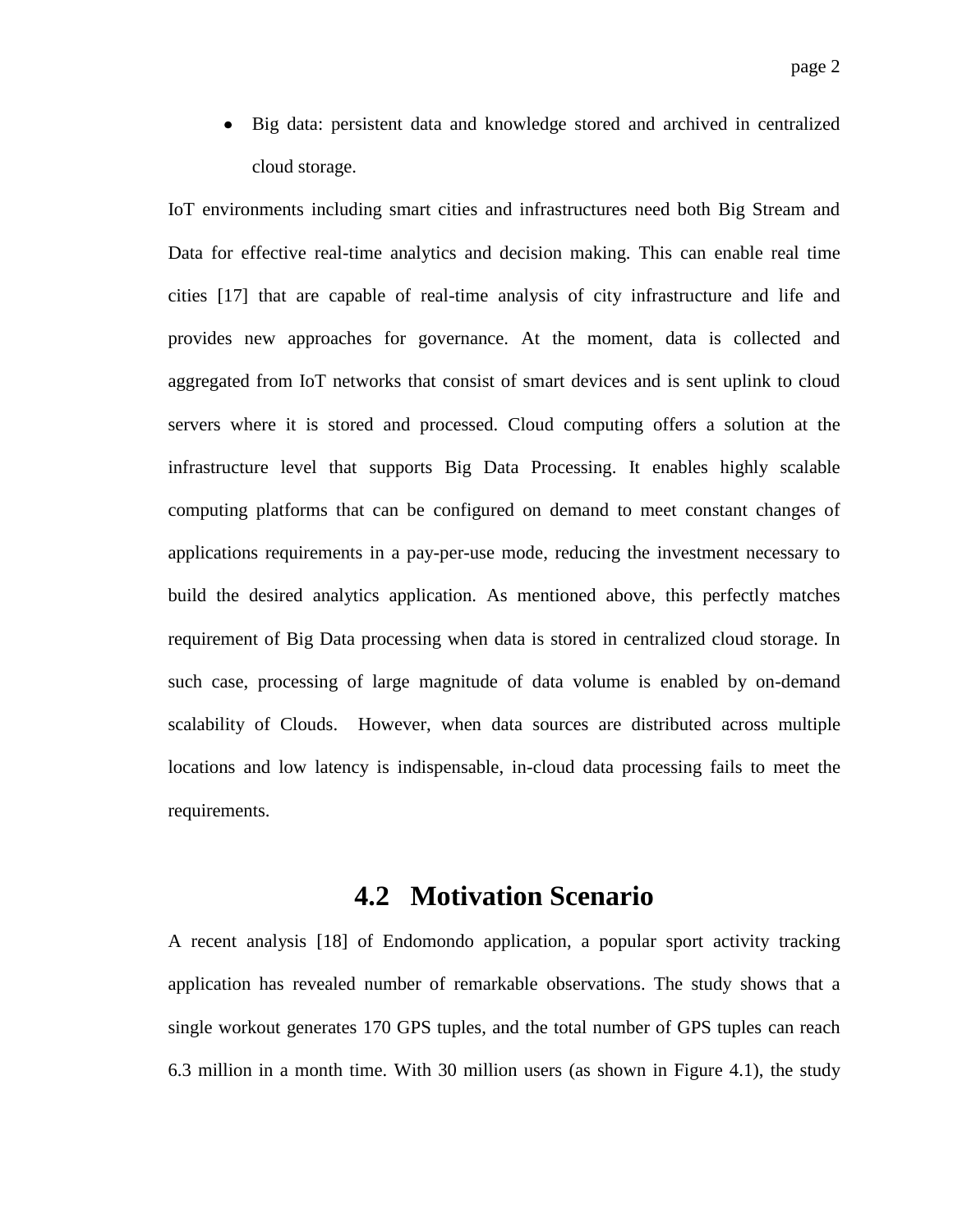shows that generated data flows of Endomondo can reach up to 25,000 tuple per second. Therefore, one can expect that data flows in real-time cities with many times more data sources—GPS sensors in cars to air and noise pollution sensors—can easily reach millions of tuples per second. Centralized cloud servers cannot deal with flows with such velocity in real-time. In addition, considerable numbers of users, due to privacy concerns, are not comfortable to transfer and store activity track data into the cloud even if they require statistical report on their activities. This motivates the need of alternative paradigm that is capable of bringing the computation to more computationally capable devices that are geographically closer to the sensors than to the clouds and that have connectivity to the Internet. Such devices, which are in the *edge of the network* and therefore referred to as *edge devices,* can build local views of data flows and can aggregate data to be sent to the cloud for further off-line analysis. To this end, Fog computing has emerged.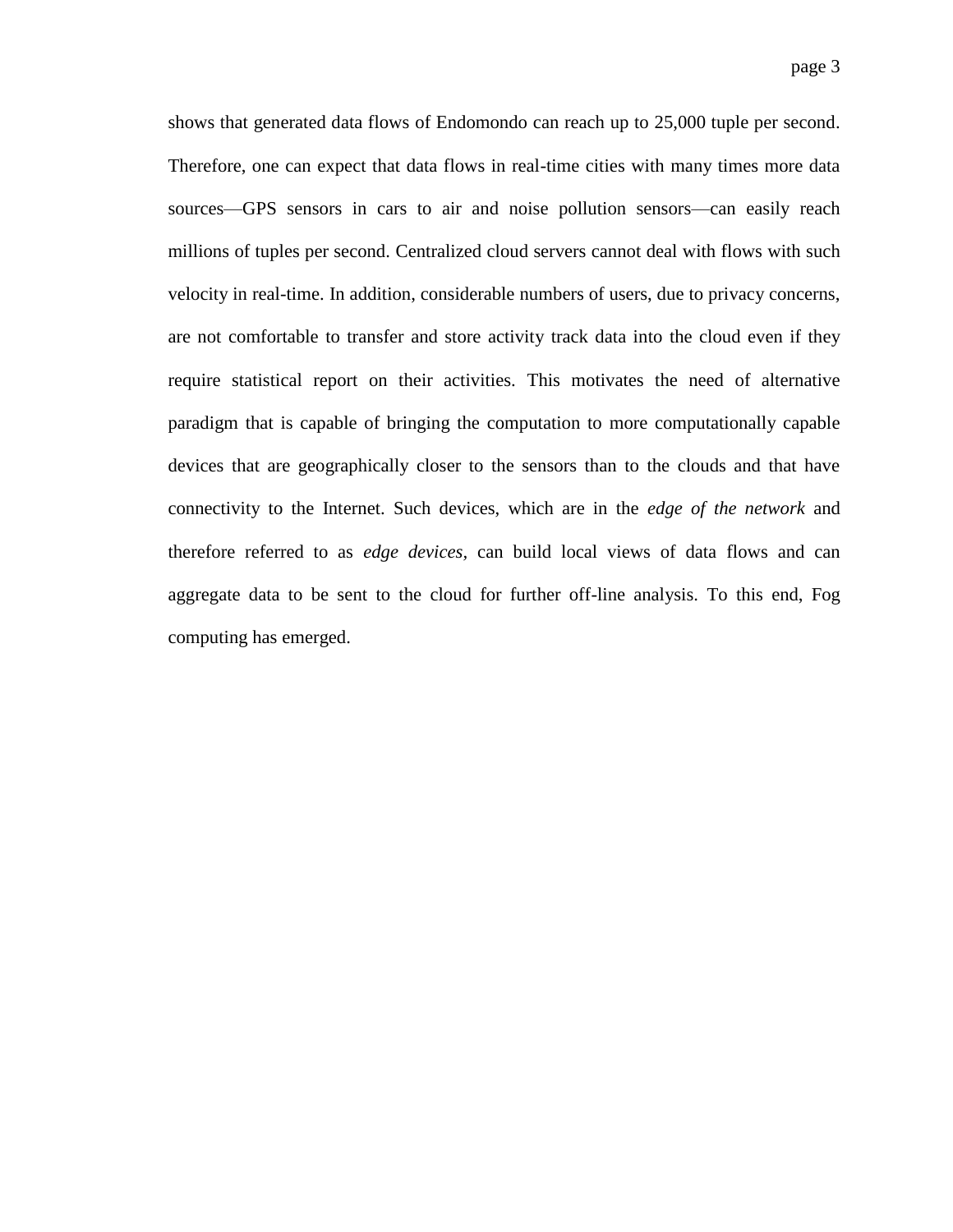

Figure 4.1. Endomondo has 30 million users around the globe generating 25000 records per second. Centralized processing of the data flow of this magnitude neither satisfies latency constraints of users nor their privacy constraints.

# **4.3 Definitions and Characteristics**

We define Fog computing as a distributed computing paradigm that fundamentally extends the services provided by the cloud to the edge of the network (as shown in Figure 4.2). It facilitates management and programming of compute, networking and storage services between data centers and end devices. Fog computing essentially involves components of an application running both in the cloud as well as in edge devices between sensors and the cloud, i.e. in smart gateways, routers or dedicated fog devices. Fog computing supports mobility, computing resources, communication protocols, interface heterogeneity, cloud integration, and distributed data analytics to addresses requirements of applications that need low latency with a wide and dense geographical distribution.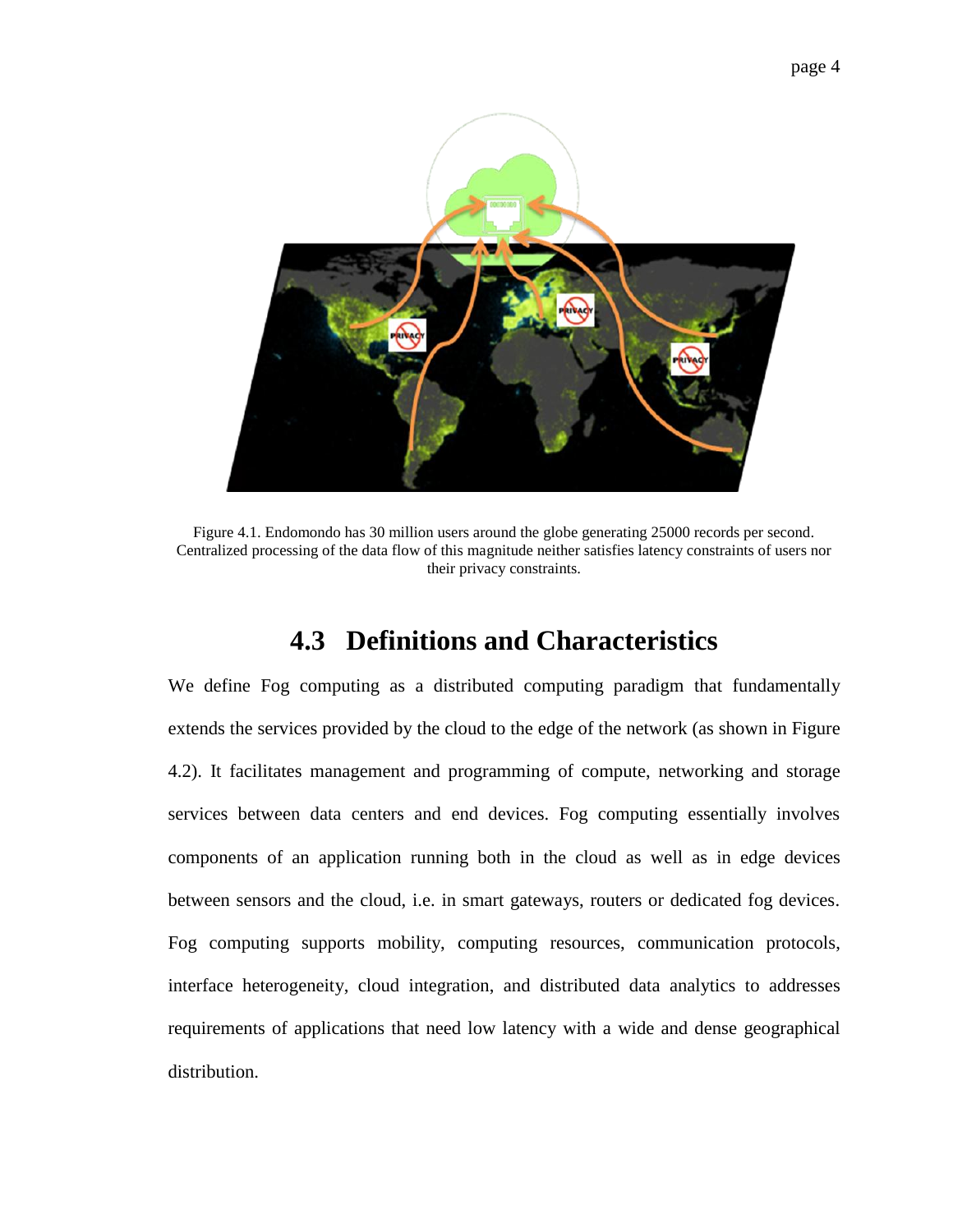

Figure 4.2 Fog computing is a distributed computing paradigm that extends the services cloud service to the edge of the network.

Advantages associated with Fog computing including the following:

**Reduction of network traffic:** Cisco estimates that there are currently 25 billion  $\bullet$ connected devices worldwide, a number that could jump to 50 billion by 2020. The billions of mobile devices such as smart phones and tablets already being used to generate, receive and send data make a case for putting the computing capabilities closer to where devices are located, rather than having all data sent over networks to central data centers. Depending on the configured frequency, sensors may collect data every few seconds. Therefore, it is neither efficient nor sensible to send all of this raw data to the cloud. Hence, fog computing benefits here by providing a platform for filter and analysis of the data generated by these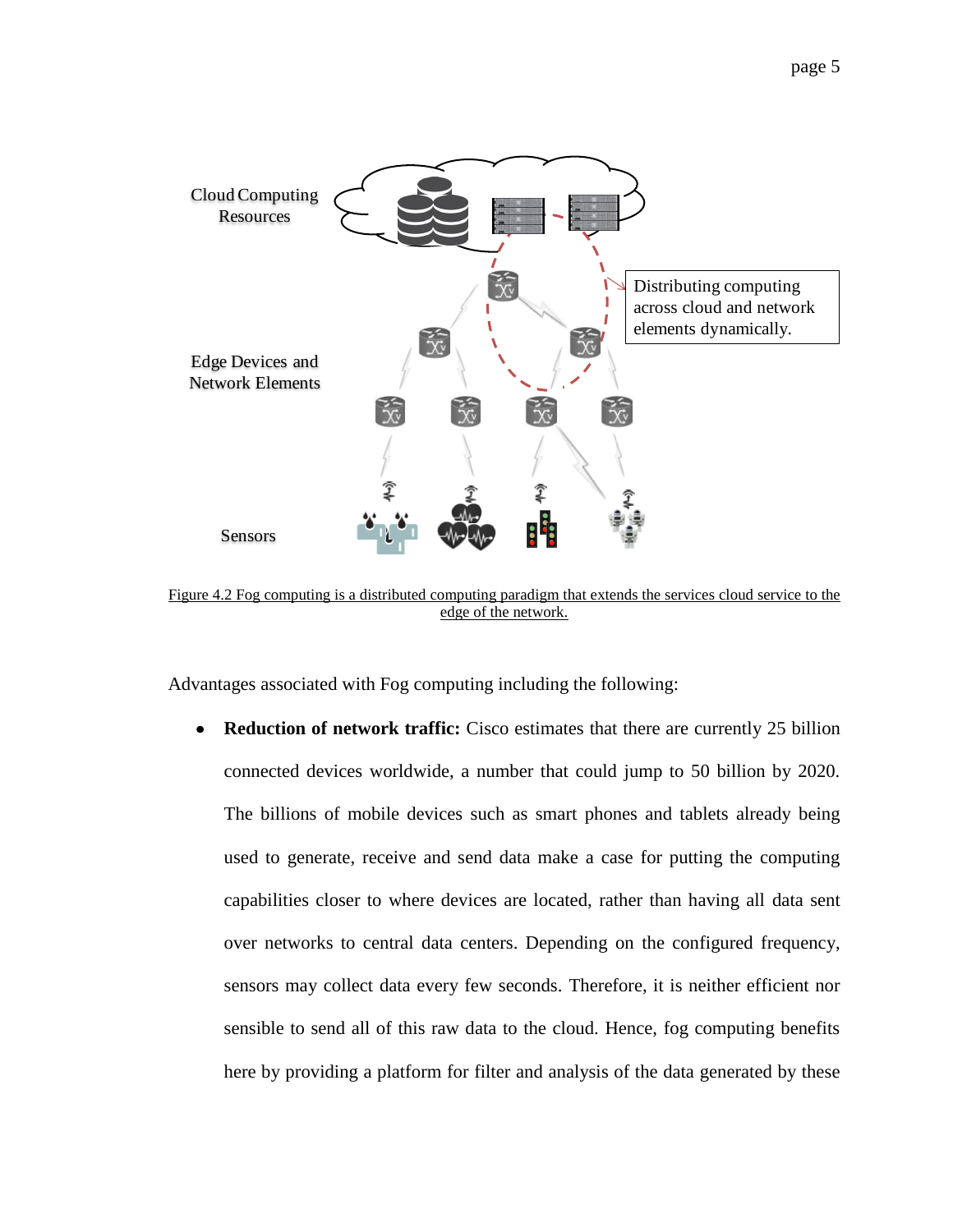devices close to the edge, and for generation of local data views. This drastically reduces the traffic being sent to the cloud.

- **Suitable for IoT tasks and queries**: With the increasing number of smart  $\bullet$ devices, most of the requests pertain to the surroundings of the device. Hence, such requests can be served without the help of the global information present at the cloud. For example, the aforementioned sports tracker application Edomondo allows a user to locate people playing a similar sport nearby. Because of the local nature of the typical requests made by this application, it makes sense that the requests are processed in fog rather than cloud infrastructure. Another example can be a smart connected vehicle which needs to capture events only about a hundred meters from it. Fog computing makes the communication distance closer to the physical distance by bringing the processing closer to the edge of network.
- **Low latency requirement:** Mission critical applications require real-time data  $\bullet$ processing. One of the best examples of such applications is cloud robotics, control of fly-by-wire aircraft, or anti-lock brakes on a vehicle. For a robot, motion control depends on the data collected by the sensors and the feedback of the control system. Having the control system running on the cloud may make the sense-process-actuate loop slow or unavailable as result of communication failures. This is where fog computing helps by performing the processing required for control system very close to the robots - thus making real-time response possible.
- **Scalability:** Even with virtually infinite resources, the cloud may become the  $\bullet$ bottleneck if all the raw data generated by end devices is continued to be sent to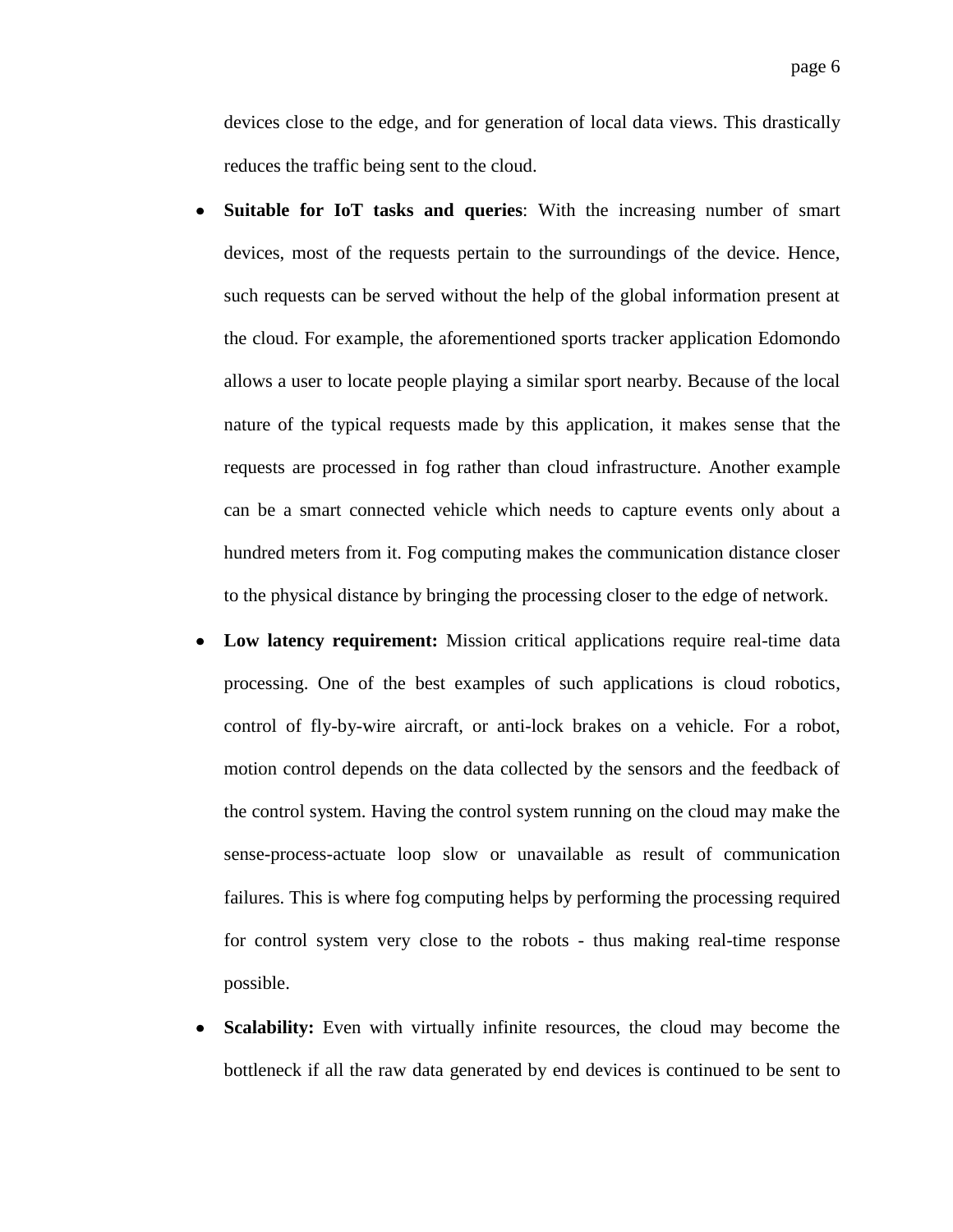it. Since fog computing aims at processing incoming data closer to the data source itself, it reduces the burden of that processing on the cloud, thus addressing the scalability issues arising out of the increasing number of endpoints.

**4.4 Reference Architecture**



Figure 4.1. Fog computing reference architecture.

Figure 4.3 presents a reference architecture for fog computing. In the bottommost layer lie the end devices (sensors), as well as edge devices and gateways. This layer also includes apps that can be installed in the end devices to enhance their functionality. Elements from this layer use the next layer, the network, for communicating between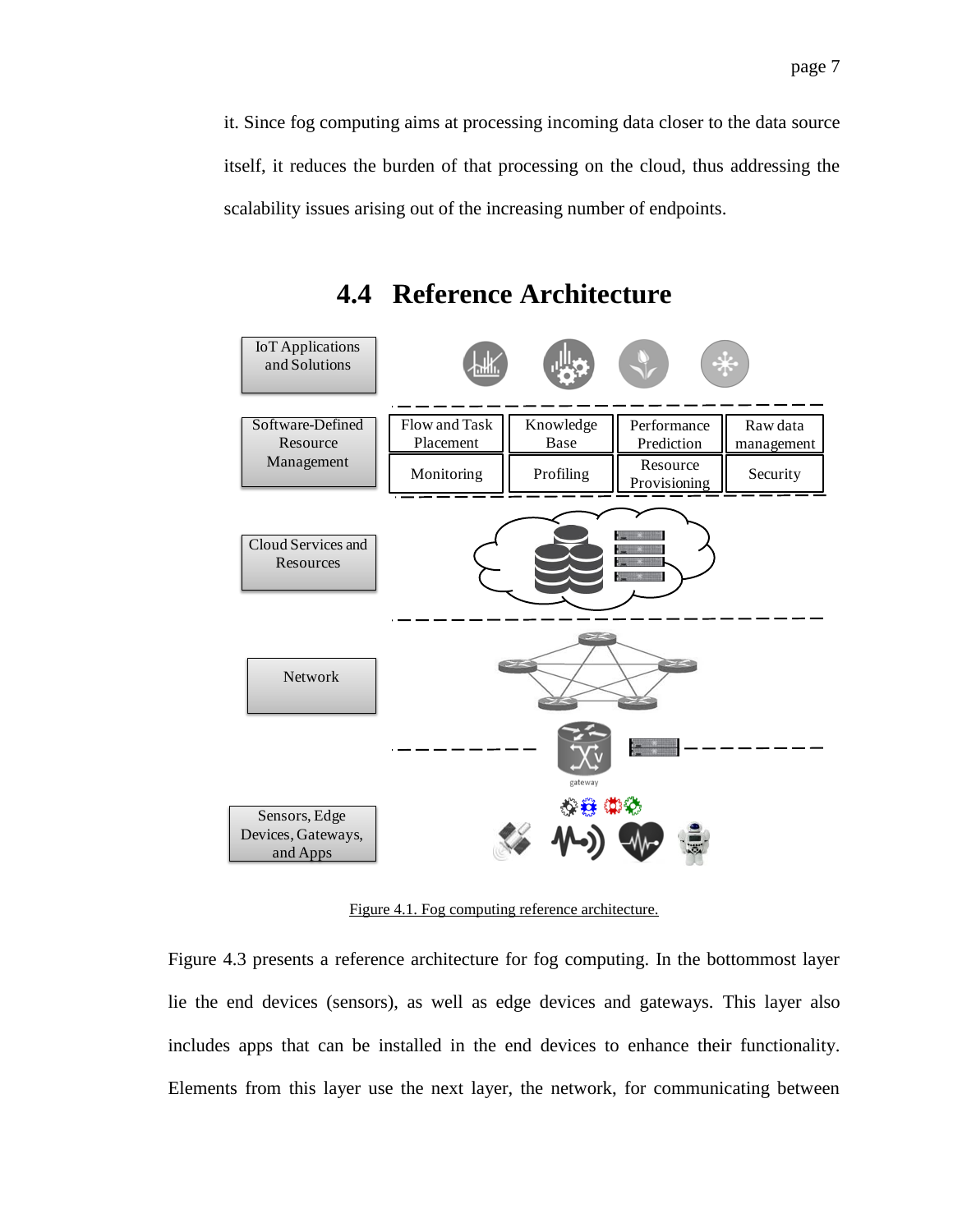themselves, and between them and the cloud. The next layer contains the cloud services and resources that support resource management and processing of IoT tasks that reach the cloud. On top of the cloud layer lays the resource management software that manage the whole infrastructure and enable quality of Service to Fog Computing applications. Finally, the topmost layer contains the applications that leverage fog computing to deliver innovative and intelligent applications to end users.

Looking inside the Software-Defined Resource Management layer, it implements many middleware-like services to optimize the use of the cloud and Fog resources on behalf of the applications. The goal of these services is to reduce the cost of using the cloud at the same time that performance of applications reach acceptable levels of latency by pushing task execution to Fog nodes. This achieved with a number of services working together, as follows.

- *Flow and task placement:* this component keeps track of the state of available cloud, Fog and network resources (information provided by the Monitoring service) to identify the best candidates to hold incoming tasks and flows for execution. This component communicates with the Resource Provisioning service to indicate the current number of flows and tasks, which may trigger new rounds of allocations if deemed too high.
- *Knowledge Base:* This component stores historical information about application demand and resource demands that can be leveraged by other services to support their decision-making process.
- *Performance Prediction:* This service utilizes information of the Knowledge Base service to estimate the performance of available cloud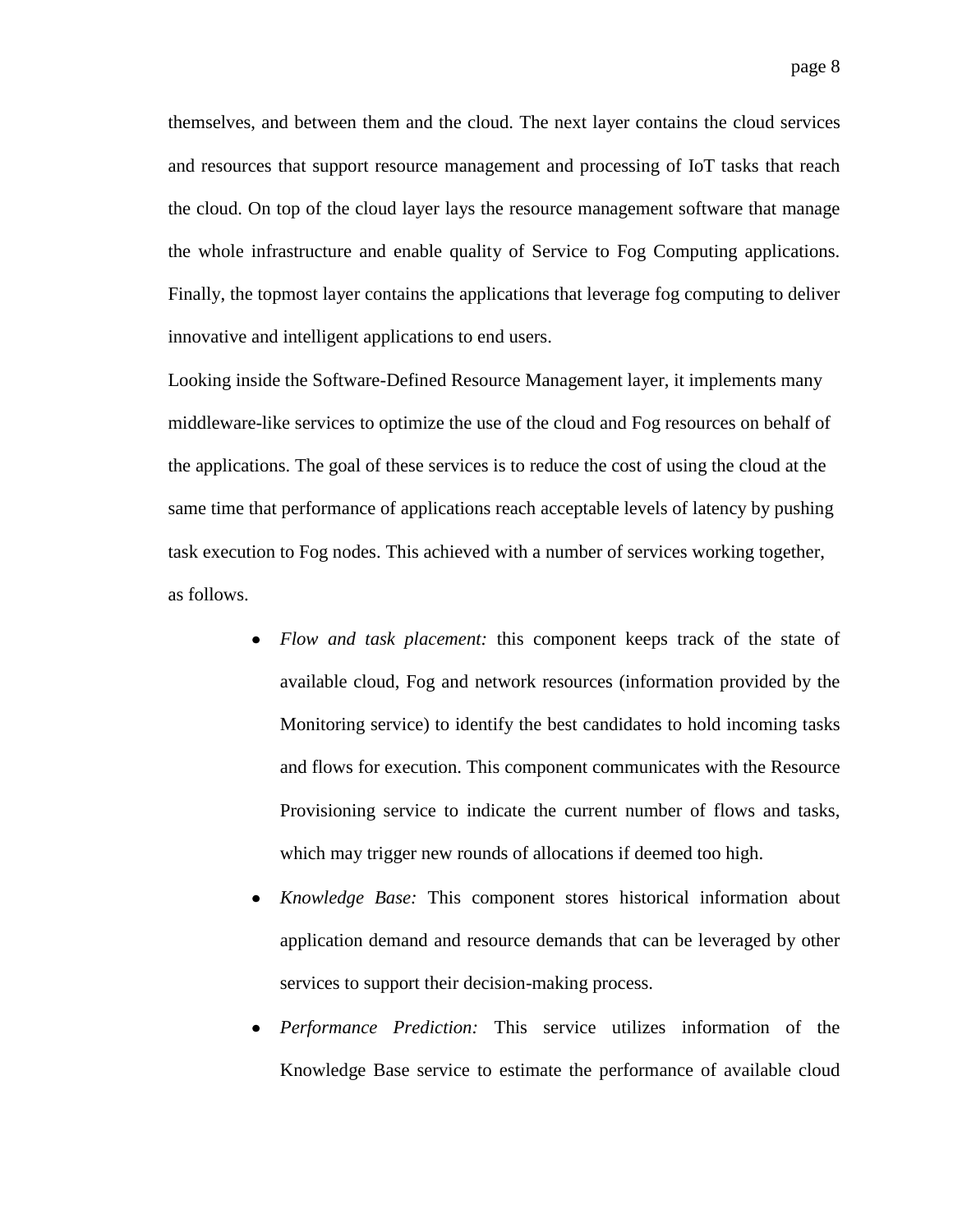resources. This information is used by the Resource Provisioning service to decide the amount of resources to be provisioned. In times where there is a large number of tasks and flow in use or when performance is not satisfactory.

- *Raw Data Management:* This service has direct access to the data sources and provides views from the data for other services. Sometimes, these views can be obtained by simple querying (e.g, SQL, or NOSQL REST APIs), whereas other times more complex processing may be required (e.g, MapReduce). Nevertheless, the particular method for generation of the view is abstracted away from other services.
- *Monitoring.* This service keeps track of the performance and status of applications and services and supplies this information to other services as required.
- *Profiling.* This service builds resource and applications profiles based on information obtained from the Knowledge Base and Monitoring services.
- *Resource Provisioning:* This service is responsible for acquiring cloud Fog and network resources for hosting the applications. This allocation is dynamic, as requirements of applications, as well as number of hosted applications, changes over time. Decision on the number of resources is made with use of information provided by other services (such as Profiling, Performance Prediction, and Monitoring) and user requirements on latency as well as credentials managed by the Security service. For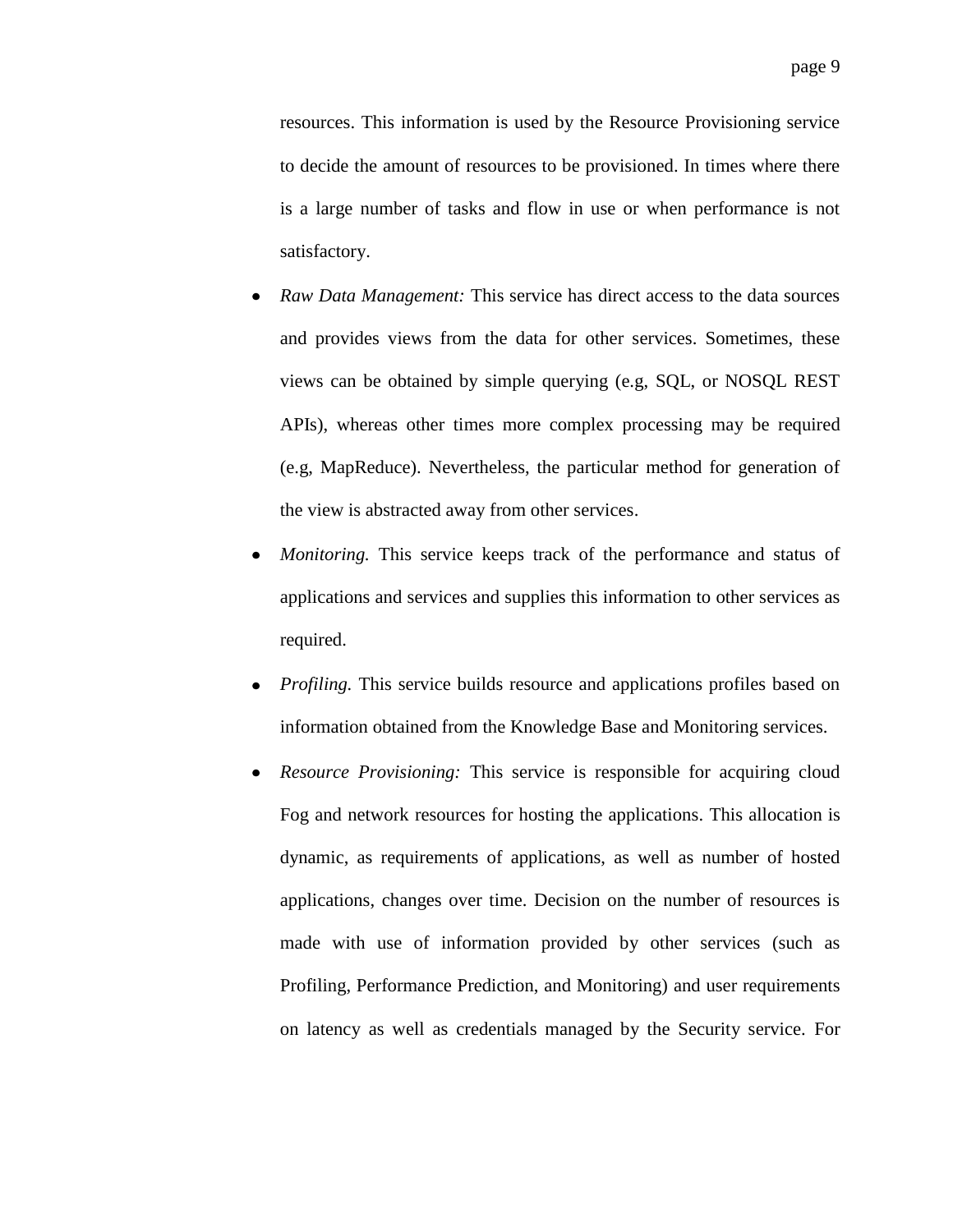example, the component pushes tasks with low latency requirements to edge of network as soon as free resources are available.

*Security:* This service supplies authentication, authorization, and cryptography as required by services and applications.

Notice that all the elements and services described are reference elements only; Complete fog stacks and applications can be built without the use of all the elements, or can be built with other elements and services not present in Figure 4.3.

# **4.5 Applications**

As demonstrated in Figure 4.4, there is variety of applications benefiting from Fog computing paradigm. We discuss the major applications first, and then we elaborate more on enablers and related works in the area.

### **Healthcare**

Cao et al. [1] propose FAST, a fog computing assisted distributed analytics system to monitor fall for stroke patients. The authors have developed a set of fall detection algorithms, including algorithms based on acceleration measurements and time series analysis methods, as well as filtering techniques to facilitate fall detection process. They designed a real-time fall detection system based on fog computing that divides the fall detection task between edge devices and the cloud. The proposed system achieves a high sensitivity and specificity when tested against real-world data. At the same time, the response time and energy consumption are close to the most efficient existing approaches.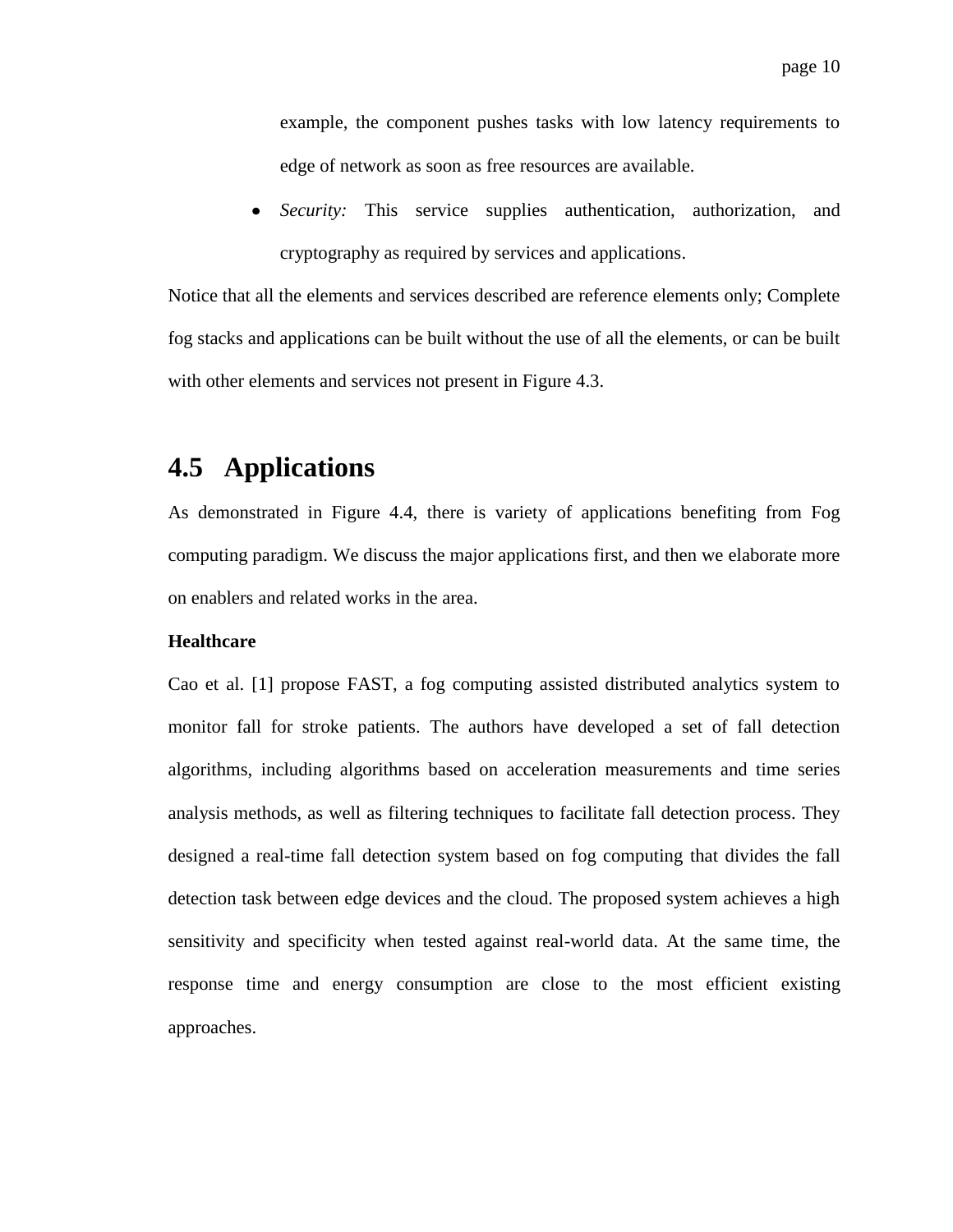Another use of fog computing in healthcare has been brought out by Stantchev et al. [2]. They proposed three-tier architecture for smart-healthcare infrastructure, comprising of a role model, layered cloud architecture, and a fog-computing layer in order to provide an efficient architecture for healthcare and elderly-care applications. The fog layer improves the architecture by providing low latency, mobility support, location awareness, and security measures. The process flow of the healthcare application is modeled using Business Process Modeling Notation (BPMN) and is then mapped to devices via a service-oriented approach. The validity of architectural model has been demonstrated by a use-case as a template for a smart sensor-based healthcare infrastructure.



Figure 4.2 : Range of applications benefitting from Fog Computing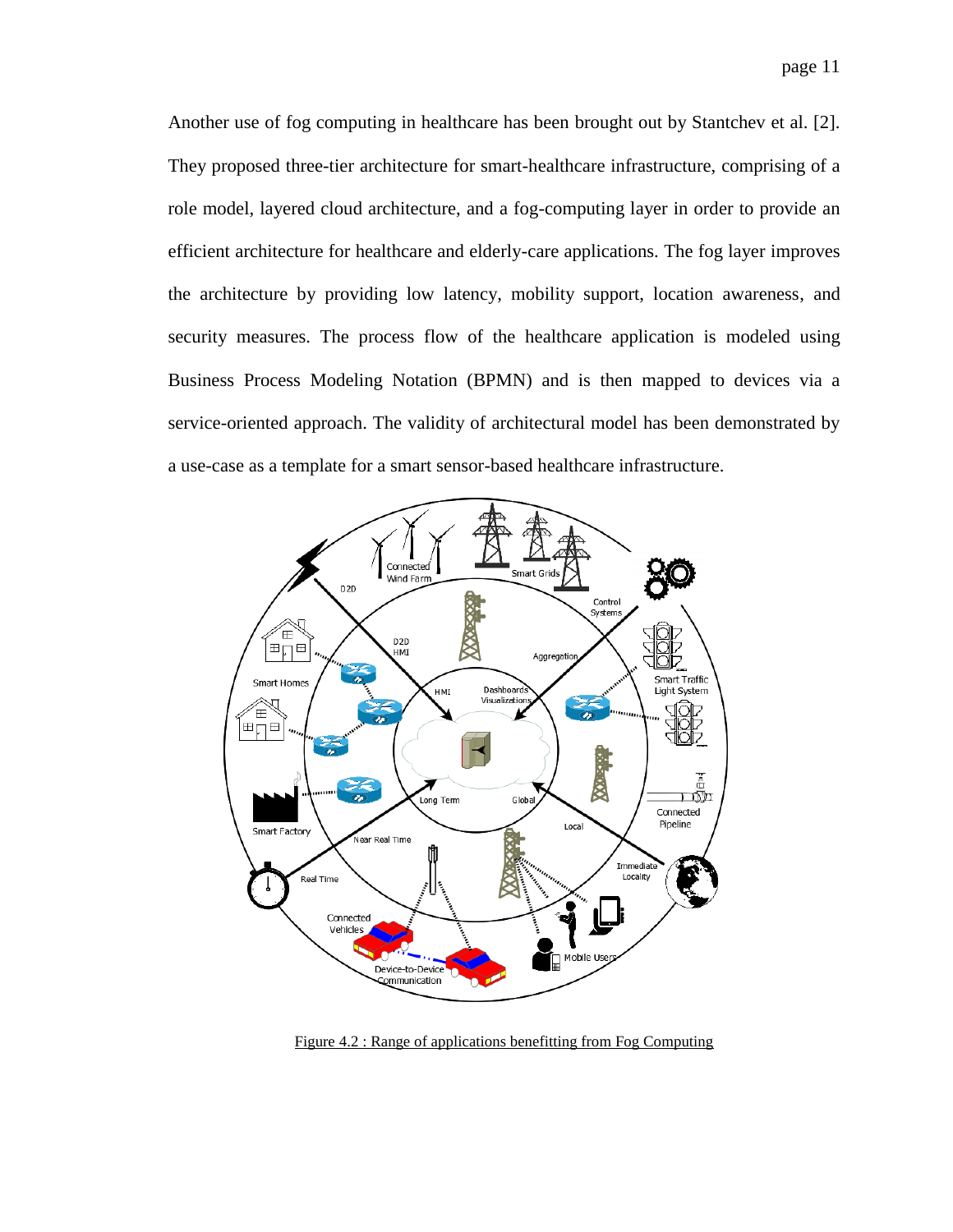### **Augmented Reality**

Augmented reality applications are highly latency-intolerant as even very small delays in response can damage the user experience. Hence, fog computing has the potential to become a major player in the augmented reality domain. Zao et al. [5] built an Augmented Brain Computer Interaction Game based on Fog Computing and Linked Data. When a person plays the game, raw streams of data collected by EEG sensors are generated and classified to detect the brain state of the player. Brain state classification is among the most computationally heavy signal processing tasks, but this needs to be carried out in real-time. The system employs both fog and cloud servers, a combination that enables the system to perform continuous real-time brain state classification at the fog servers while the classification models are tuned regularly in the cloud servers based on the EEG readings collected by the sensors.

Ha et al. [6] propose a Wearable Cognitive Assistance system based on Google Glass devices that assists people with reduced mental acuity. Because of the nature of cognitive devices with constrained resources, the compute-intensive workloads of this application need to be offloaded to an external server. However, this offloading must provide crisp, real-time responses, failing to do which will be detrimental to the user experience. Offloading the compute-intensive tasks to the cloud incurs a considerable latency, thus the authors make use of nearby devices. These devices may communicate with the cloud for delay-tolerant jobs like error reporting and logging. The aforementioned works are typical applications of fog computing in that they perform latency-critical analysis at the very edge and latency-tolerant computation at the cloud – thus portraying fog as an extension of cloud.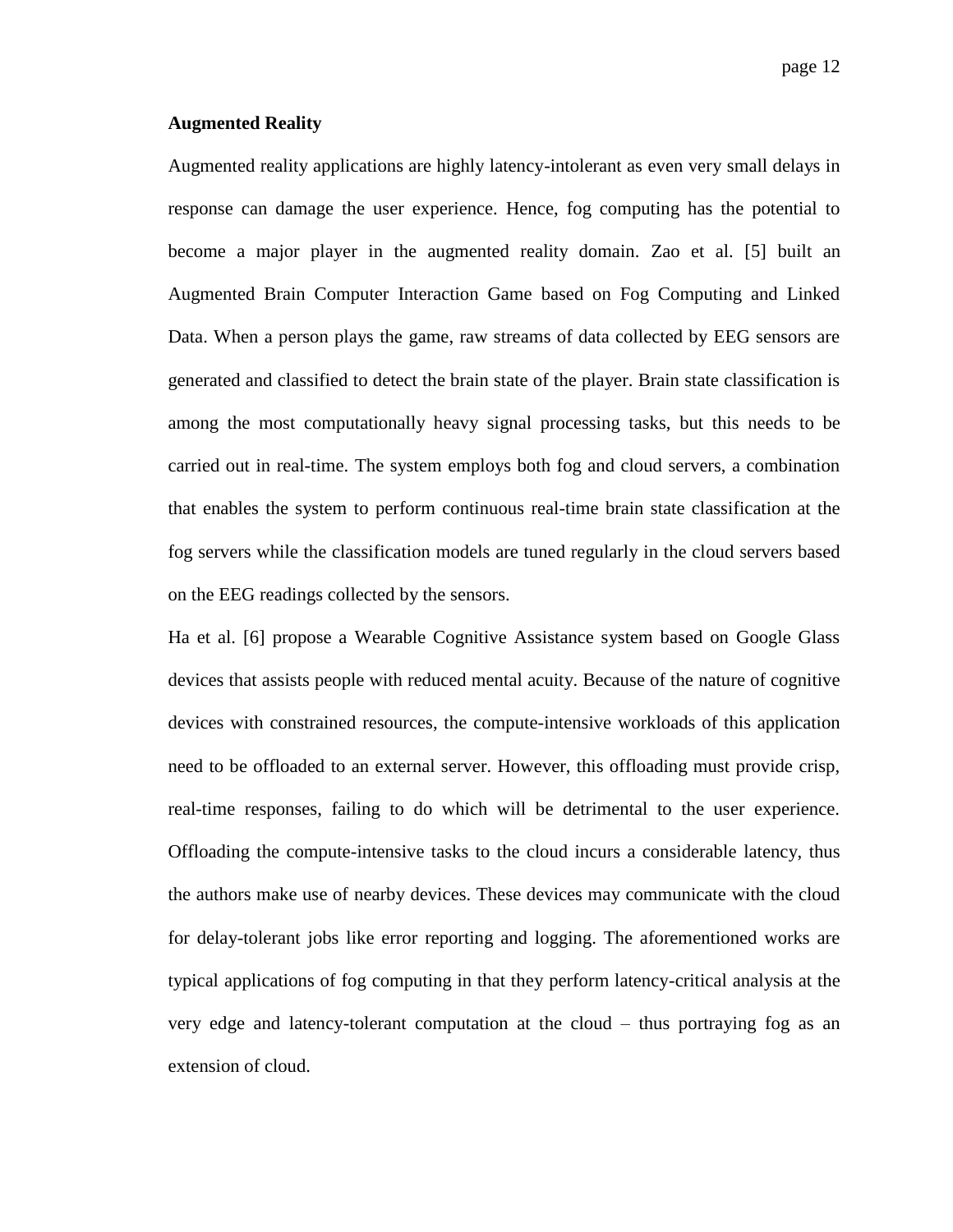### **Caching and Preprocessing**

Zhu et al. [\[3\]](#page-25-3) discuss the use of edge servers for improving web sites performance. Users connect to the internet through fog boxes - hence each HTTP request made by a user goes through a fog device. The fog device performs a number of optimizations that reduces the amount of time the user has to wait for the requested web page to load. Apart from generic optimizations like caching HTML components, reorganizing webpage composition, and reducing size of web objects, edge devices also perform optimizations that take user behavior and network conditions into account. For example, in case of network congestion, the edge device may provide low resolution graphics to the user to reach acceptable response times. Furthermore, the edge device can also monitor the performance of the client machines and, depending on the browser rendering times, send graphics of an appropriate resolution.

One of the major uses of fog computing is how the link IoT and cloud computing. This integration is not trivial and involved several challenges. One of the most important challenges is data trimming. This trimming or pre-processing of data before sending it to the cloud will be a necessity in IoT environments because of the huge amount of data generated by these environments. Sending huge volumes of raw data to the cloud will lead to both core network and data center congestion. To meet the challenge of preprocessing, Aazam et. al [4] propose a smart gateway based communication for integrating IoT with cloud computing. Data generated by IoT devices is sent to the smart gateway, either directly (one-hop) or through sink nodes (multi-hop). The smart gateway handles the pre-processing required before sending the data to the cloud. In the architecture proposed by the authors, the smart gateway is assisted by fog computing services for operations on IoT data in a latency-sensitive and context-aware manner. Such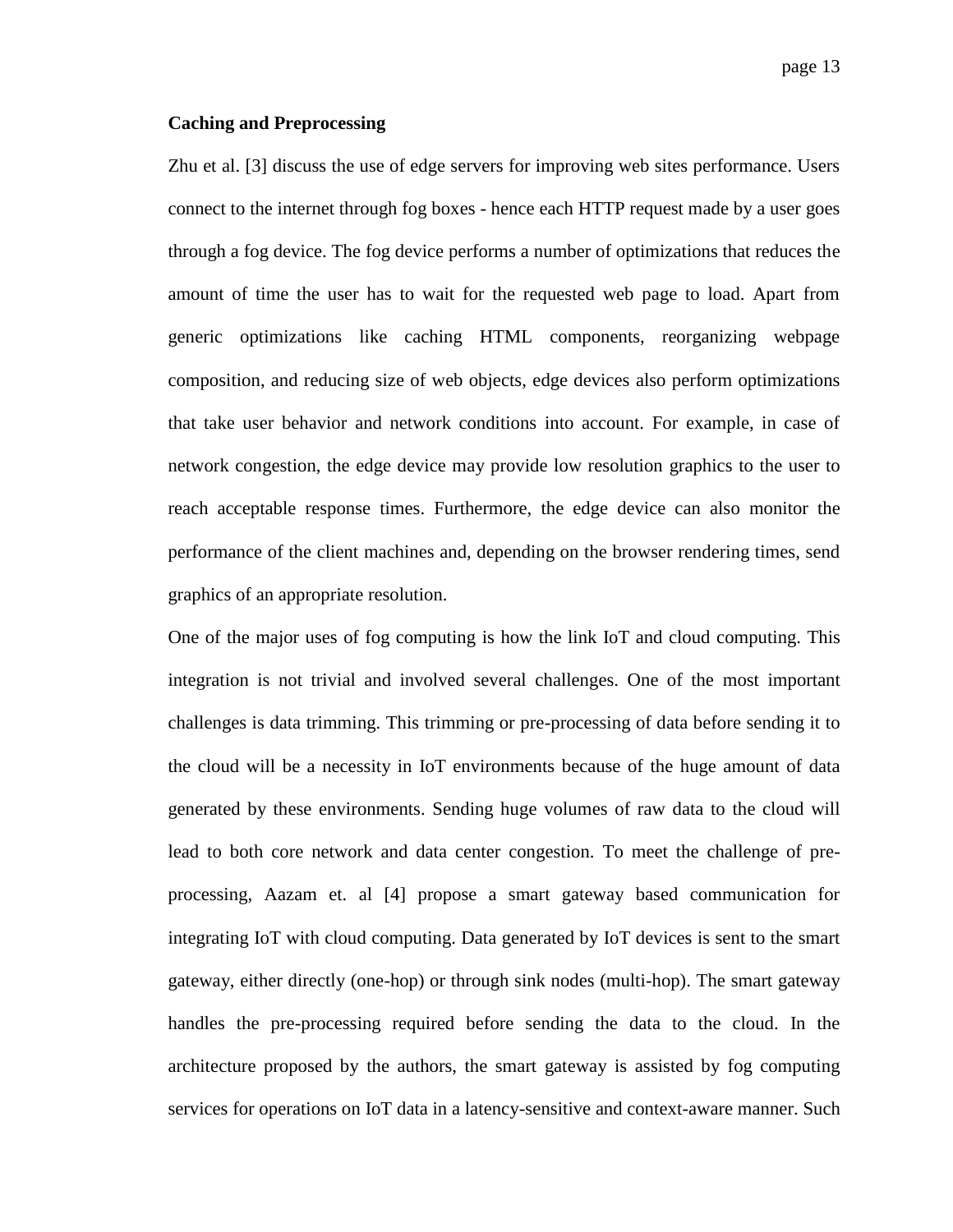a communication approach paves the way for the creation of richer and better user experience for IoT applications.

### **4.6 Research Directions and Enablers**

To realize the full potential of Fog paradigm, researchers and practitioners need to address following major challenges.

### **Programming Models**

Computation offloading has been an active area of research in the mobile computing domain, with most of the proposals offloading workloads to the cloud [6][7][8]. Since offloading to the cloud may not always be possible or reasonable, Orsini et al. [\[9\]](#page-25-4) propose an adaptive Mobile Edge Computing (MEC) programming framework named CloudAware [9], which offloads tasks to edge devices, thus facilitating the development of elastic and scalable edge-based mobile applications. The authors present the types of components that an MEC application should be broken into, so that the offloading decision is simplified. The framework offloads tasks with the objective of one of i) speed up computation, ii) save energy, iii) save bandwidth, or iv) provide low latency.

The most fundamental development in the realm of Fog Computing has been made by Mobile Fog [10], an API for developing futuristic applications which leverage the largescale, geo-distribution and low latency guarantee provided by the fog computing infrastructure. The proposed architecture is a hierarchical similar to the one demonstrated in Figure 4.3. An application built using the proposed API has several components, each component running on a different level in the hierarchy of devices.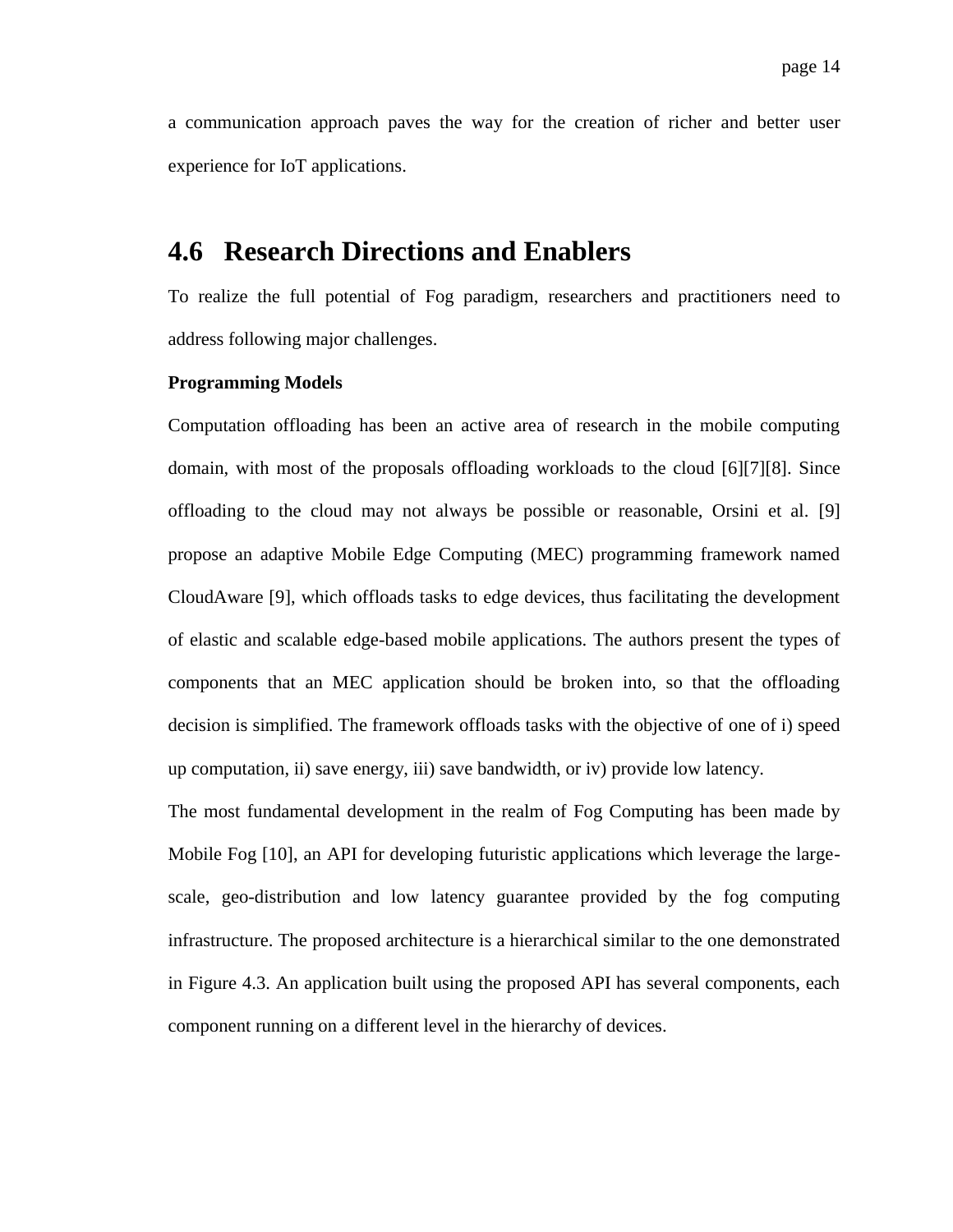#### **Security and Reliability**

Enforcing security protocols over a distributed system such as a fog is one of the most important challenges in its realization. Stojmenovic et al. [15] discussed the major security issues in fog computing. They pointed out that calling authentication at various levels of fog nodes is the main security challenge. Authentication solutions based on Public Key Infrastructure [16] may prove beneficial for this problem. Trusted execution environment (TEE) techniques [17,18] are potential solutions to this authentication problem in fog computing as well. Measurement-based methods may also be used to detect rogue devices and hence reduce authentication cost [18,19].

Dsouza et al. [20] describe the research challenges in policy management for fog computing and propose a policy-driven security management approach including policy analysis and its integration with fog computing paradigm. Such an approach is critical for supporting secure sharing, and data reuse in heterogeneous Fog environments. The authors also present a use-case on Smart Transportation Systems to highlight the efficiency of the proposed approach.

Since fog computing is realized by the integration of a large number of geographically distributed devices and connections, reliability is one of the prime concerns when designing such a system. Madsen et al. [11] discuss the reliability issues associated with fog computing. They pointed out that for a reliable fog paradigm it is essential to plan for failure of individual sensors, network, service platform, and the application. To this end, the current reliability protocols for WSNs can be applied. They are majorly deal with packet reliability and event reliability. The most basic facts about sensors, in general, are not expensive but their readings can be affected by noise, in this case the information accuracy problem can be solved by redundancy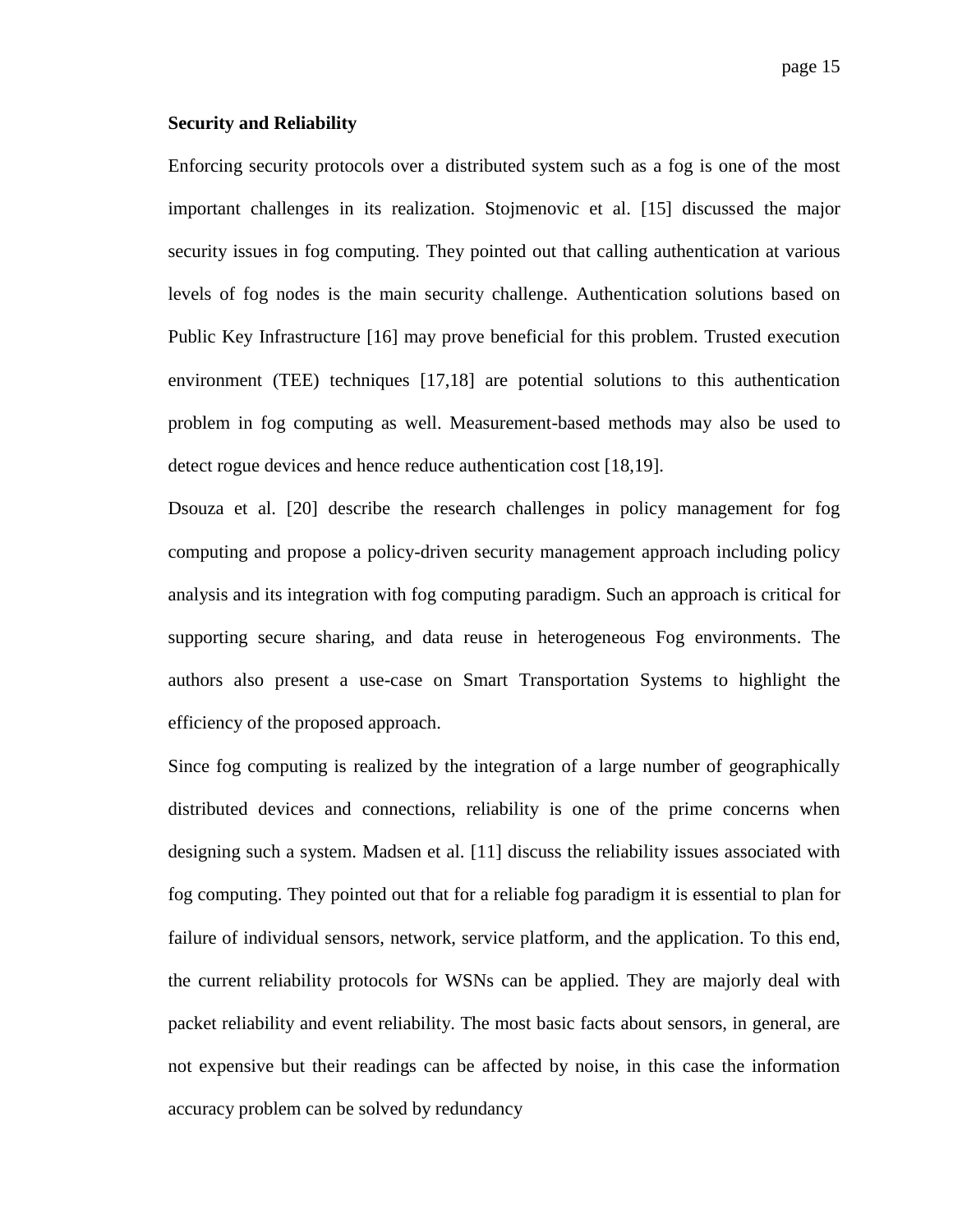#### **Resource Management**

Fog devices are often network devices equipped with additional storage and compute power. However, it is difficult for such devices to match the resource capacity of traditional servers, left alone the cloud. Hence a judicious management of resources is essential for an efficient operation of a fog computing environment. Aazam et al. [12] presented a service oriented resource management model for fog computing, which performs efficient and fair management of resources for IoT deployments. The proposed resource management framework predicts the resource usage of customers and preallocates resources based on user-behaviour and the probability of using it in the future. This prediction allows greater fairness and efficiency when the resources are actually consumed. Lewis et al. [14] present resource provisioning mechanisms for tactical cloudlets, a strategy for providing infrastructure to support computation offloading and data staging at the tactical edge. Cloudlets are discoverable, generic, stateless servers located in single-hop proximity of mobile devices, that can operate in disconnected mode and are virtual-machine (VM) based to promote flexibility, mobility, scalability, and elasticity [13]. In other words, tactical cloudlet refers to the scenario when cloudlets serve as fog devices in order to provide infrastructure to offload computation, provide forward data-staging for a mission, perform data filtering to remove unnecessary data from streams intended for dismounted users, and serve as collection points for data heading for enterprise repositories. Tasks running on cloudlets are executed on Service VMs. The authors propose various policies for provisioning VMs on cloudlets, each policy having a unique implication on payload sent to cloudlet, application-ready time and client energy spent. In addition, mechanisms for cloudlet discovery and application execution have also been laid out.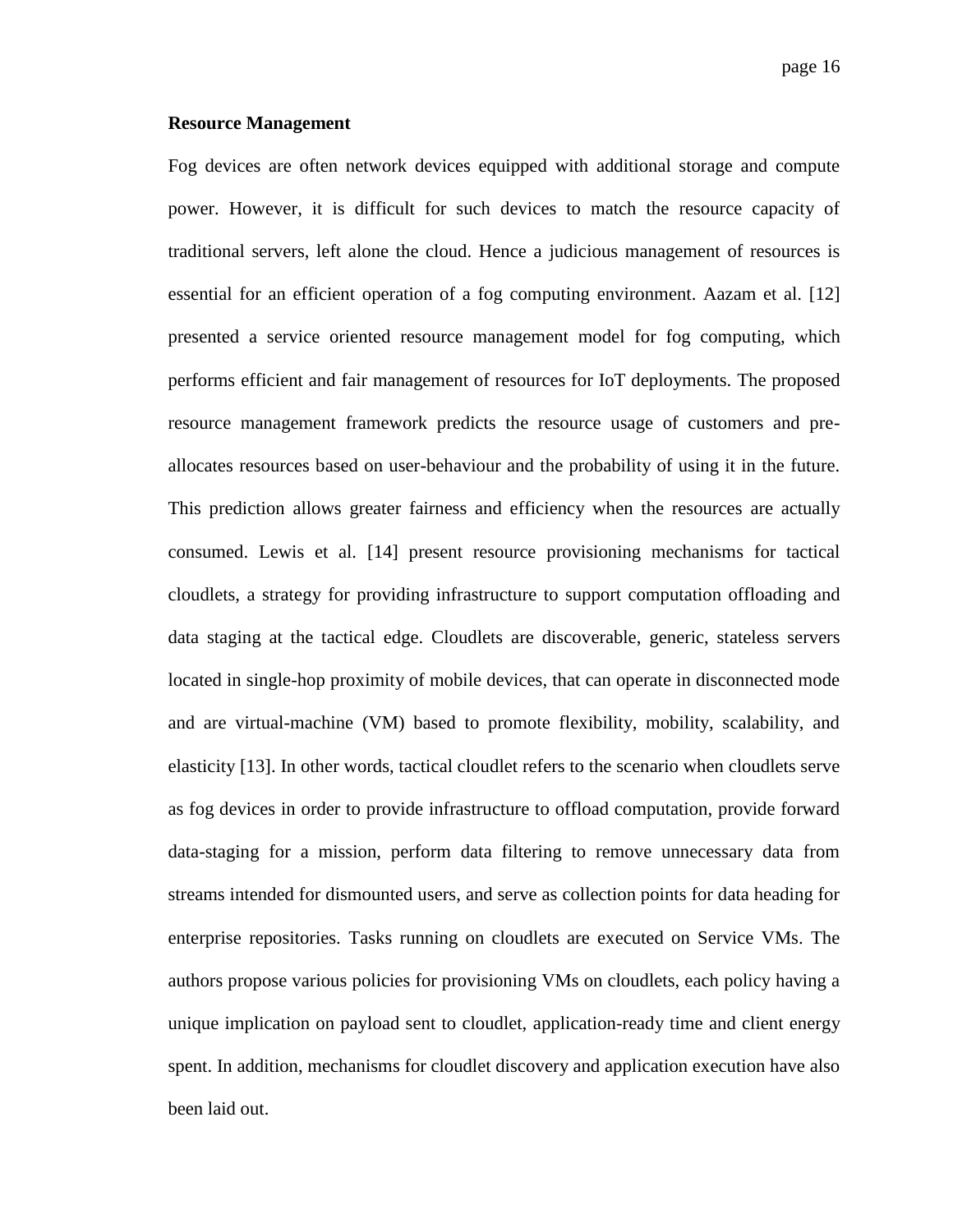### **Energy Minimization**

Since fog environments involve the deployment of a large number of fog nodes, the computation is essentially distributed and can be less energy-efficient than the centralized cloud model of computation. Hence, the reduction of energy consumption in fog computing is an important challenge. Deng et al. [15] study the trade-off between power consumption and delay in a fog computing system. They model the power consumption and delay functions for the fog system and formalize the problem of allocating workloads between the fog and cloud. Simulation results show that fog computing can significantly cut down the communication latency by incurring slightly greater energy consumption.

Do et al.[16] study a related problem, namely joint resource allocation and reduction of energy consumption for video streaming service in fog computing. Since the number of fog devices is enormous, a distributed solution for the problem has been proposed to eliminate performance and scalability issues. The algorithm is based on proximal algorithms, a powerful method for solving distributed convex optimization problems. The proposed algorithm has a fast convergence rate with a reasonable solution quality.

### **4.7 Commercial Products**

### **Cisco IOx**

Cisco is a pioneer in the field of fog computing, so much so, that the term fog computing was actually introduced by Cisco itself. Cisco's offering for fog computing, known as IOx, is a combination of industry-leading networking operating system, IOS and the most popular open source Operating System, Linux. Ruggedized routers running Cisco IOx make compute and storage available to applications hosted in a Guest Operating System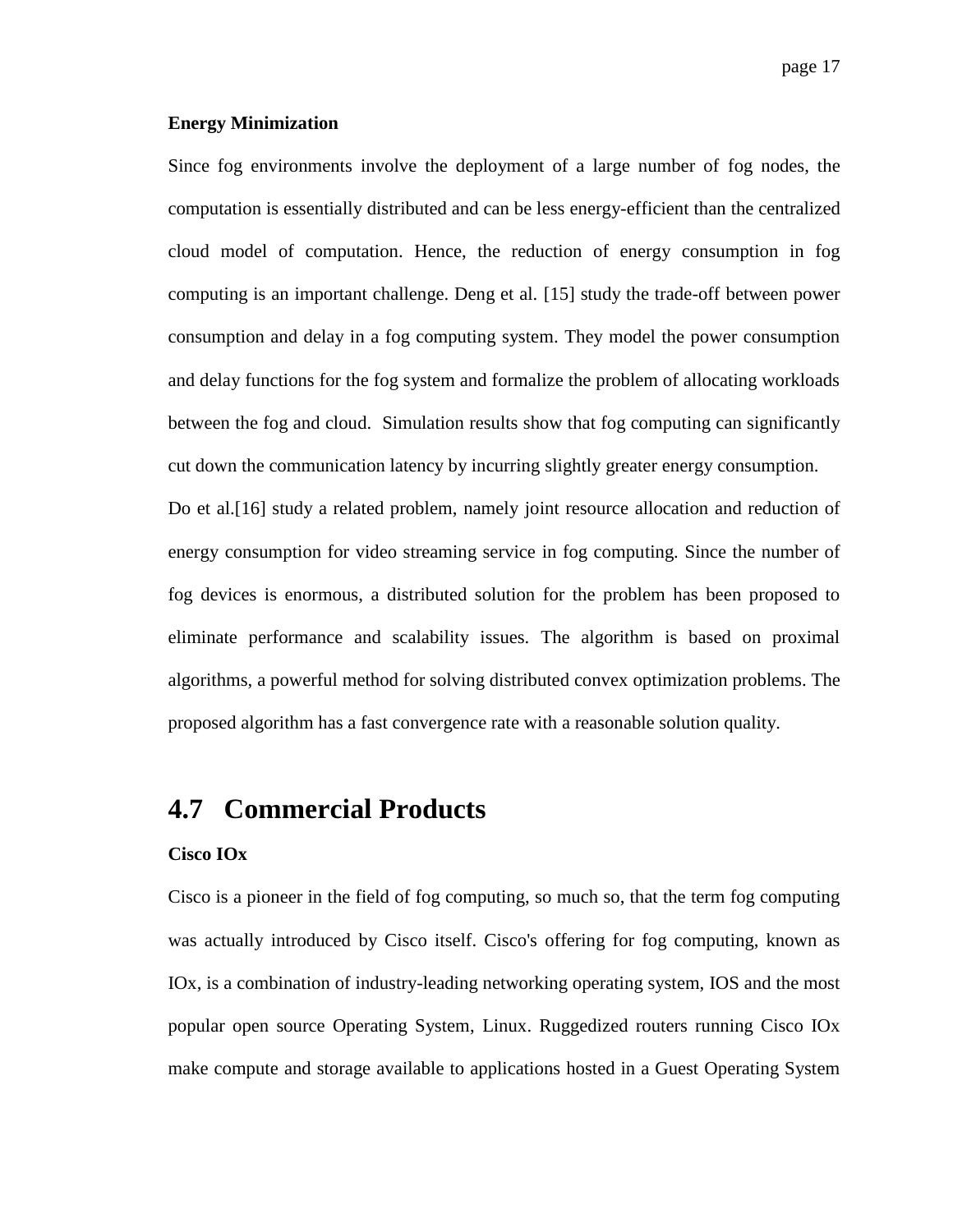running on a hypervisor alongside the IOS virtual machine. Cisco provides an app-store which allows users to download applications to the IOx devices and an app-management console which is meant for controlling and monitoring the performance of an application. Using device abstractions provided by Cisco IOx APIs, applications running on the fog can communicate with IoT devices that use any protocol. The "bring your own interface" philosophy of IOx allows effortless integration of novel, specialized communications technology with a common IP architecture. Fog applications can also send IoT data to the cloud by translating non-standard and proprietary protocols to IP.

Cisco IOx has been used by a number of players in the IoT industry to architect innovative solutions to problems. For example, Rockwell developed FactoryTalk AssetCentre, a centralized tool for secure tracking and management of automation related asset information across the entire plant. OSIsystem's PI system, an industry standard in enterprise infrastructure for real-time event and data management, uses Cisco IOx to deploy its data collection interfaces.

### **Data In Motion**

Cisco Data In Motion (DMo) is a technology providing data management and analysis at the edge of the network. Cisco DMo is built into solutions provided by Cisco and its partners. DMo provided a simple rule-based RESTful API for building applications. Rules can be added/deleted on the run without any downtime. DMo can be use to perform analysis on incoming data such as finding specific data of interest, summarizing data, generating new result from data, etc. It is meant to be deployed on devices in a distributed fashion and control the flood of data originating from the IoT devices.

#### **LocalGrid**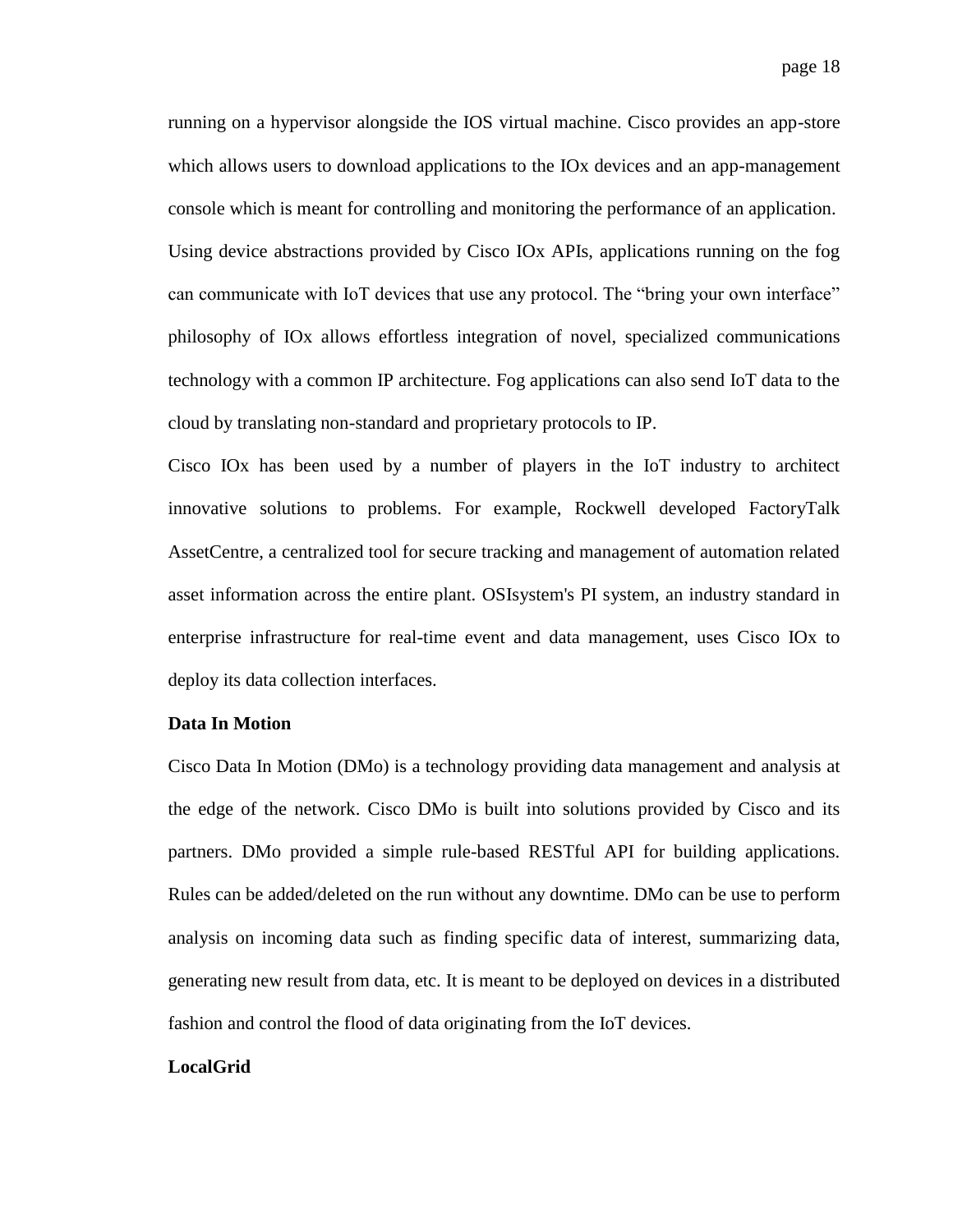LocalGrid's Fog Computing platform is an embedded software installed on network devices (switches, routers) and sensors. It standardizes and secures communications between all kinds of devices across all vendors, thus minimizing customization and services costs. LocalGrid's platform resides on devices between the edge and the cloud and provides reliable M2M communication between devices without having to go through the cloud. This allows applications to make real-time decisions right at the edge without having to deal with the high-latency of communicating with the cloud. Moreover, all LocalGrid devices can communicate with the cloud through open communication standards, realizing the concept of fog being an extension of cloud. Applications running on LocalGrid's platform can utilize the interplay between the fog and cloud to solve more complex problems.

LocalGrid's Fog Computing platform is shipped with LocalGrid vRTU, a software-based virtual remote terminal unit that transforms communications between edge devices into compatible open standards. vRTU can be installed on off-the-shelf as well custom solutions from OEMs, endowing devices with RTU capabilities and providing a single point for management of all the edge devices, thus cutting down customization and maintenance costs.

### **ParStream**

ParStream is a real-time IoT analytics platform. Cisco and ParStream are working together to build a fast, reliable, and highly scalable infrastructure for analysis on the fog. Cisco is planning to use this infrastructure to enhance its current offerings and provide new types of services.

ParStream's offering of a Big Data Analytics Platform for IoT is contingent on its patented database technology ParStream DB. ParStream DB is a column-based In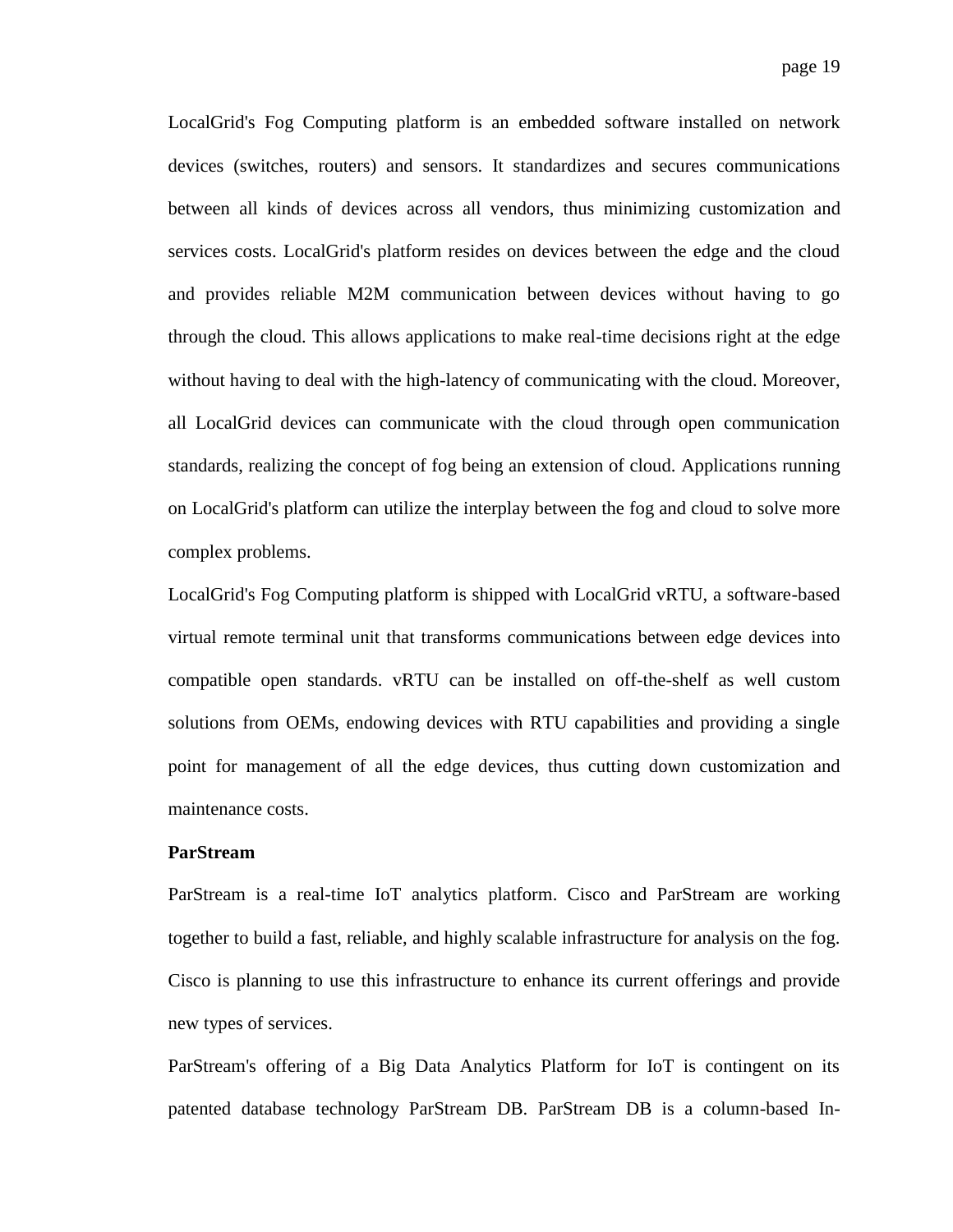memory database with a highly parallel and fault tolerant architecture which is built using patented indexing and compression algorithms. Being an in-memory database, it is ideal for fog devices- which typically limited disk space. ParStream can push down query execution to the edge where data is produced and perform analytics in a highly distributed fashion. Furthermore, ParStream has considerably small footprint, making it feasible to be deployed on embedded devices and fog-enabled devices like Cisco IOx.

### **Prismtech Vortex**

VORTEX is a ubiquitous data sharing platform made for the Internet of Things. It provides scalable end-to-end seamless, efficient, secure and timely data sharing across IoT supporting devices, edges, gateways and cloud.

VORTEX leverages the DDS 2.0 standard for interoperable data sharing and extends it to support Internet Scale systems, mobility and Web 2.0 applications. VORTEX also seamlessly integrates with common IoT message passing protocols as MQTT and CoAP. In addition to address security and privacy requirements, VORTEX provides support for fine-grained access control and both symmetric and asymmetric authentication.

Each IoT device is connected to a Vortex edge device that executes all Vortex's software. Each of these softwares performs a function necessary for the realization of a globally shared DDS. A Vortex edge device with the IoT devices connected to it forms a domain (a DDS entity), called fog-domain in this context. Equipped with such devices, VORTEX supports a number of deployment models.

 $Fog + Cloud:$  IoT devices inside a fog-domain communicate with each other in a peer-to-peer fashion. Those across fog-domains need to communicate through the cloud.

 $Fog + Cloud-link + Cloud : Similar to the previous model, devices within the$ same fog-domain communicate peer-to-peer, while devices not in the same fog-domain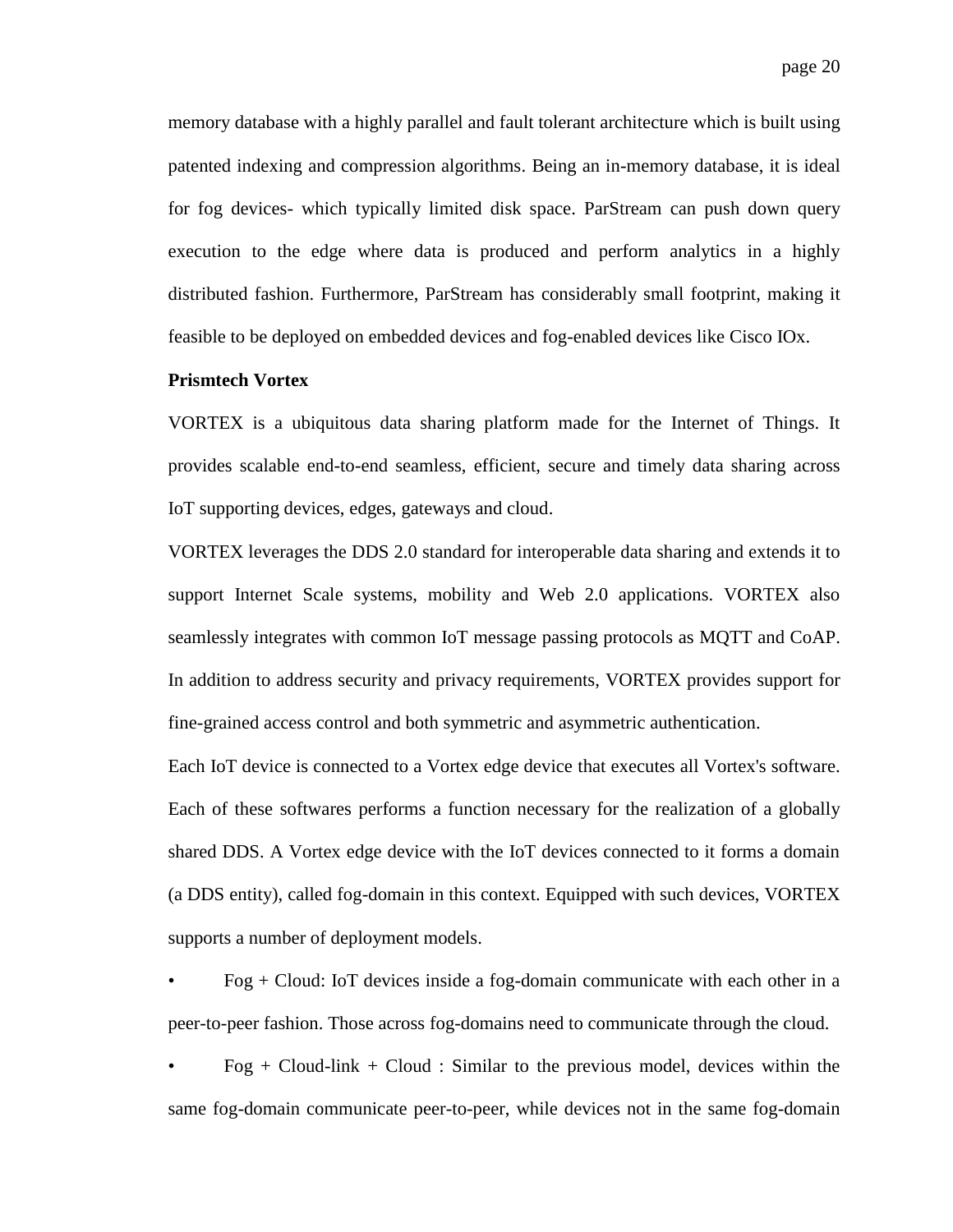exchange data through the cloud using a Cloud Link that handles the associated security issues and controls what information is exposed.

• Federated Fog: Each fog-domain has a Vortex Cloud-link running on the Vortex device. Federated Fog is a collection of fog domains, which are federated by Cloud-link instances. Information exchanged between fog-domains is controlled by Cloud-link instances.

### **4.8 Case Study**

A smart city is one of the key use-cases of the Internet of Things, which in itself is a combination of a variety of use-cases ranging from smart traffic management to energy management of buildings. In this section, we present a case study on smart traffic management and show that employing fog computing improves the performance of the application in terms of response time and bandwidth consumption. A smart traffic management system can be realized by a set of stream queries executing on data generated by sensors deployed throughout the city. Typical examples of such queries are real-time calculation of congestion (for route planning), or detection of traffic incidents. In this case study, we compare the performance of a query DETECT\_TRAFFIC\_INCIDENT (as shown in Figure 4.5) on fog infrastructure versus the typical cloud implementation.

In the query, the sensors deployed on the roads send the speed of each crossing vehicle to the query processing engine. The operator "Average Speed Calculation" calculates the average speed of vehicles from the sensor readings over a given time frame and sends this information to the next operator. The operator "Congestion Calculation" calculates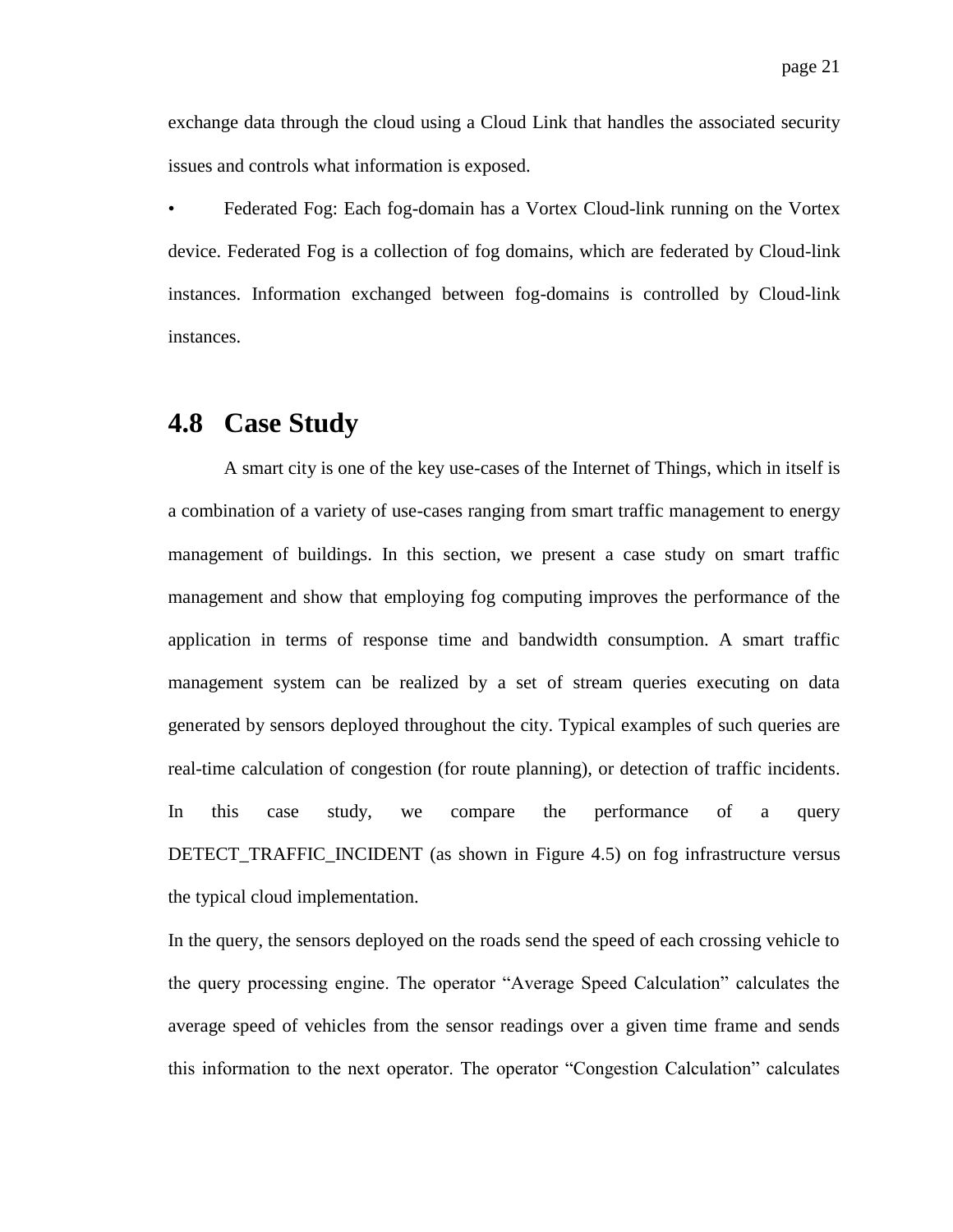the level of congestion in each lane based on the average speed of vehicles in that lane. The operator "Incident Detection", based on the average level of congestion, detects whether an incident has occurred or not. This query was simulated on both fog-based as well as cloud-based stream query processing engine. The comparison of both strategies is presented in the next sections.



Figure 4.5 : Dag of query for incident detection

### **4.8.1 Experiment Setup**

### **Network Topology and Data Sources**

The network topology used for the simulation was a hierarchical topology of fog devices as described in [\[10\].](#page-25-5) The leaves of the tree-like topology are the edge devices (gateways) and the cloud is located at the root. Intermediate nodes in the tree represent intermediate network devices between the cloud and the edge - which are able to host applications by utilizing their nascent compute, network and storage capacity. Each fog device has an associated CPU capacity and an associated uplink network bandwidth, shall be utilized for running fog applications on them.

Traffic data fed to simulation was obtained from Sumo [\[19\],](#page-25-6) a road traffic simulator. Induction loops were inserted on the road that measured the speed of vehicles, and the information was sent to the query processing engine.

The simulation environment was implemented in CloudSim [\[20\]](#page-25-7) by extending the basic entities in the original simulator. Fog devices were realized by extending the Datacenter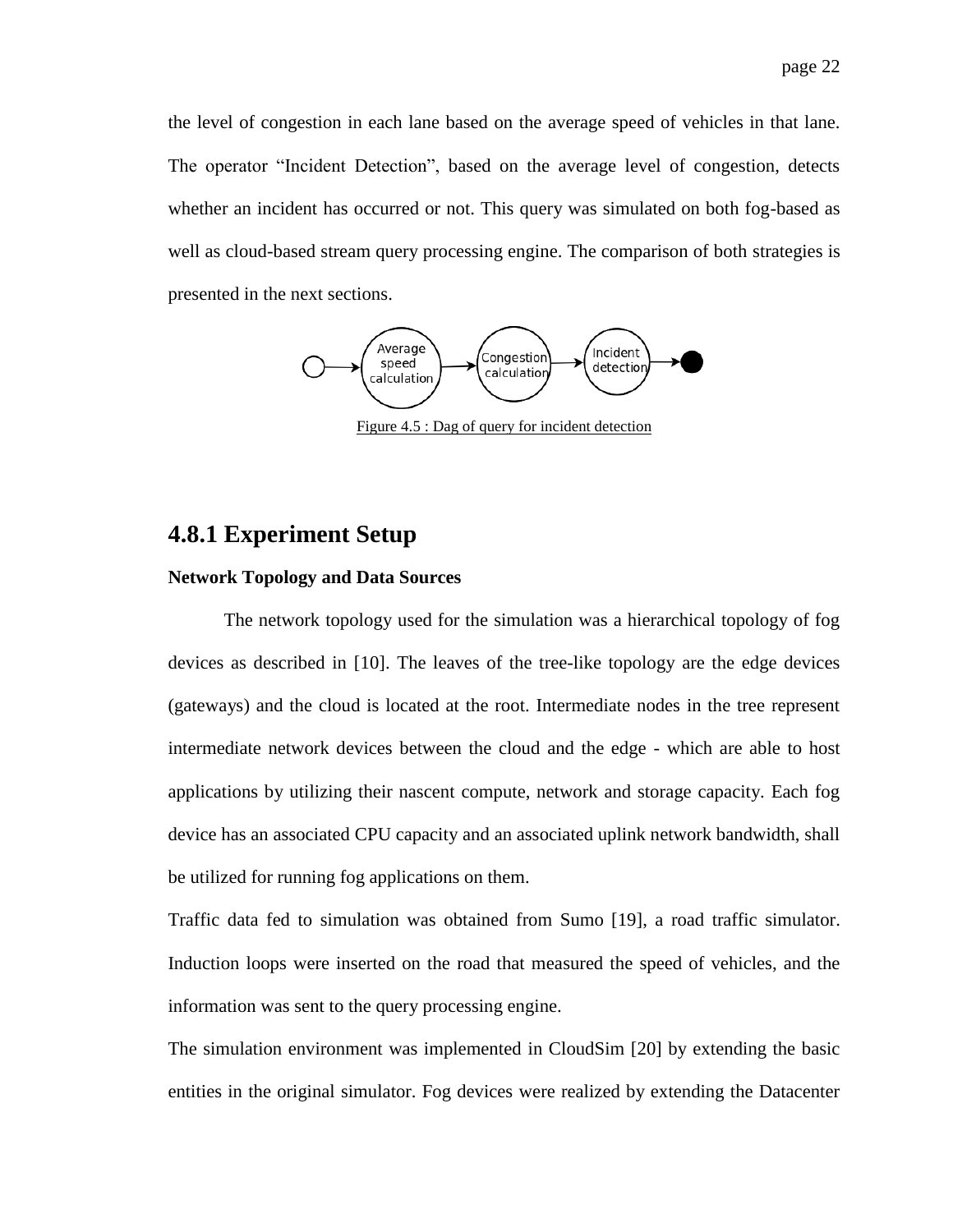class, while stream operators were modeled as a VM in CloudSim. Furthermore, tuples that are executed by the stream operators were realized by extending Cloudlets. Fog devices are entities with only one host, whose resources it can provide for running applications. Each tuple has an associated CPU and network cost for processing it.

### **4.8.2 Performance Evaluation**

### **A) Average tuple delay**

Average tuple delay, as the name suggests, is the amount of time (on an average) that a tuple takes to be processed. Figure 4.6 compares the average end-to-end tuple delay experienced when running the query on fog against the case when a traditional clusterbased stream processing engine is used. The fog stream processing engine dynamically places operators across fog devices when there is enough capacity to save bandwidth and minimize latency. As Figure 4.6 shows, once operators placed on fog devices, the end-toend tuple delay falls much below the delay of in-cloud processing as data are processed closer to the sources. However, it is worth mentioning that if the operators are not placed optimally, resource contention in edge devices can cause more delay.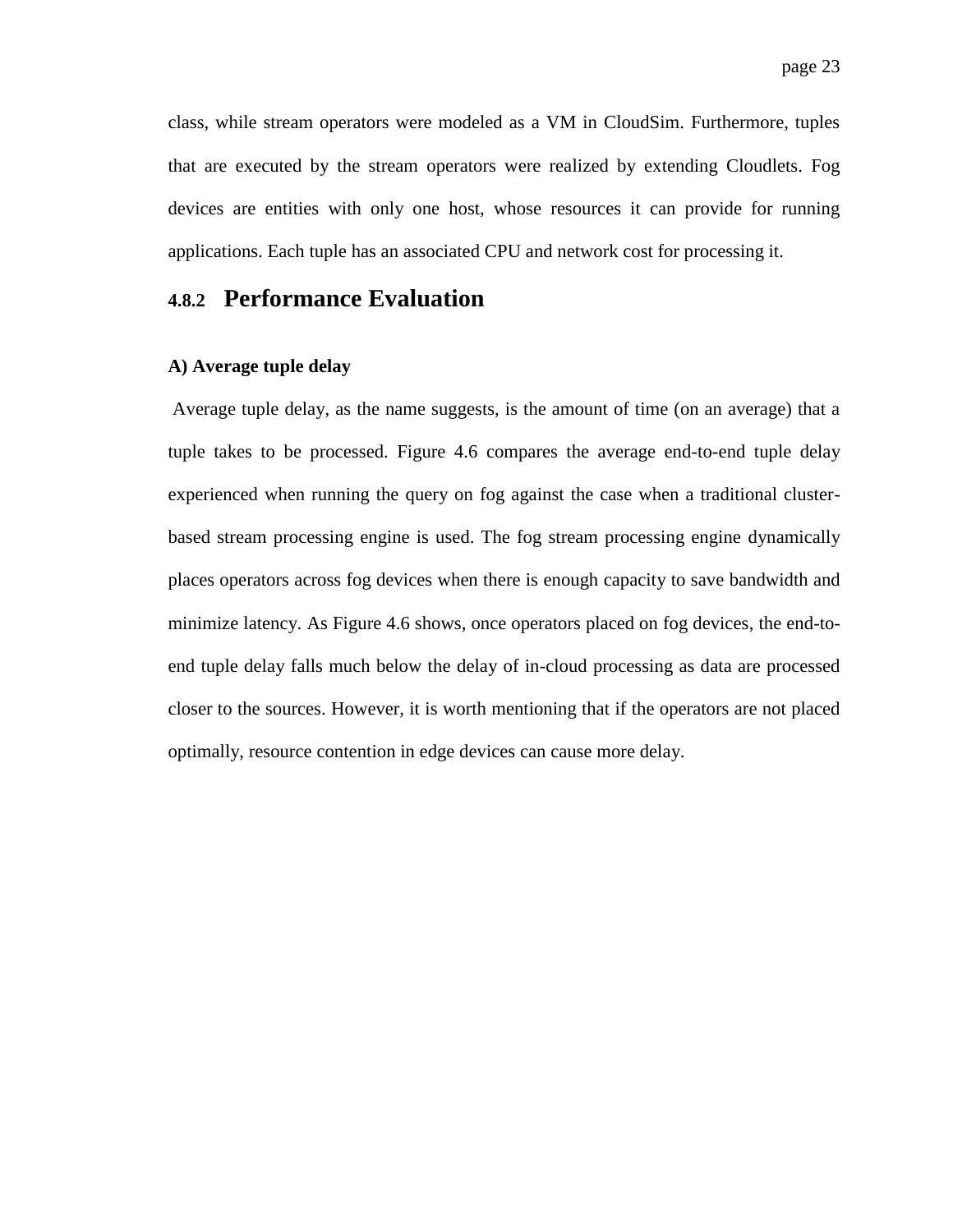



Figure 4.6 : Comparison of average end-to-end tuple execution delay

#### **b) Core Network usage**

In this experiment, we compare the core network usage for running the DETECT\_TRAFFIC\_INCIDENT query on fog-based and traditional cloud-based stream processing engine. Figure 4.7 shows that considerably less number of tuples traversing the core network once compared to the traditional cloud-based stream processing. Thus, running the query on the edge devices reduces the workload coming to the cloud for processing and also reduces the network usages considerably. However, as we discussed earlier, this reduction in network resource usage and end-to-end latency is only possible if a placement algorithm is in place to push operators downwards when enough capacity is available in edge devices.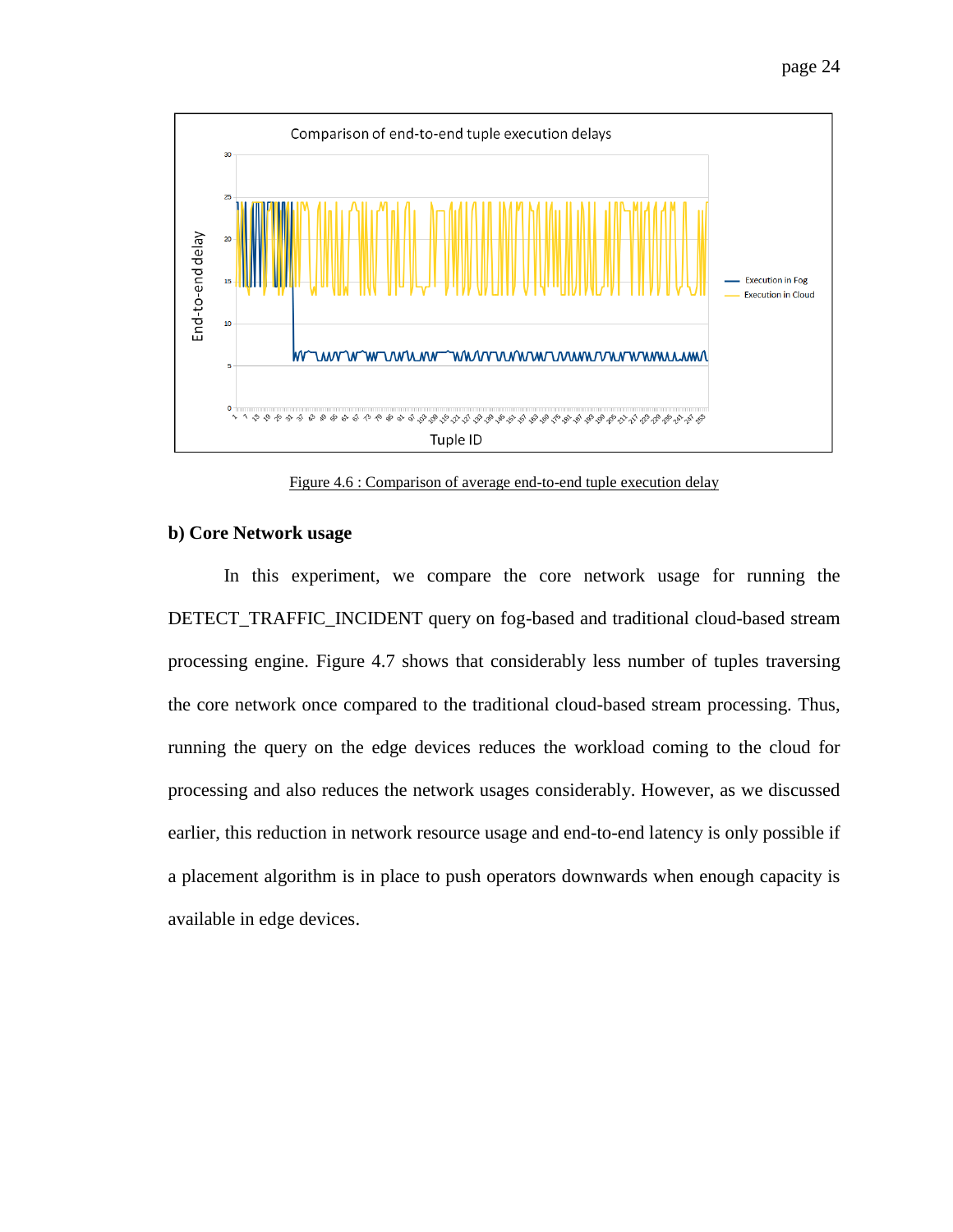



Figure 4.7 : Comparison of number of tuples reaching the cloud for processing, a measure of bandwidth consumption.

### **4.9 Summary**

Fog computing is emerging as an attractive solution to the problem of data processing in the Internet of Things. It relies on devices on the edge of the network that have more p4rocessing power than the end devices and are nearer to these devices than the more powerful cloud resources, thus reducing latency for applications.

In this chapter, we introduced a reference architecture for IoT and discussed ongoing efforts in the academia and industry to enable the fog computing vision. Many challenges still remain though, with issues ranging from security to resource and energy usage minimization still in need for solutions. Open protocols and architectures are also other topics for future research that will make fog computing more attractive for end users.

# **References**

<sup>[1]</sup> Cao, Yu, et al. "FAST: A fog computing assisted distributed analytics system to monitor fall for stroke mitigation." Networking, Architecture and Storage (NAS), 2015 IEEE International Conference on. IEEE, 2015.